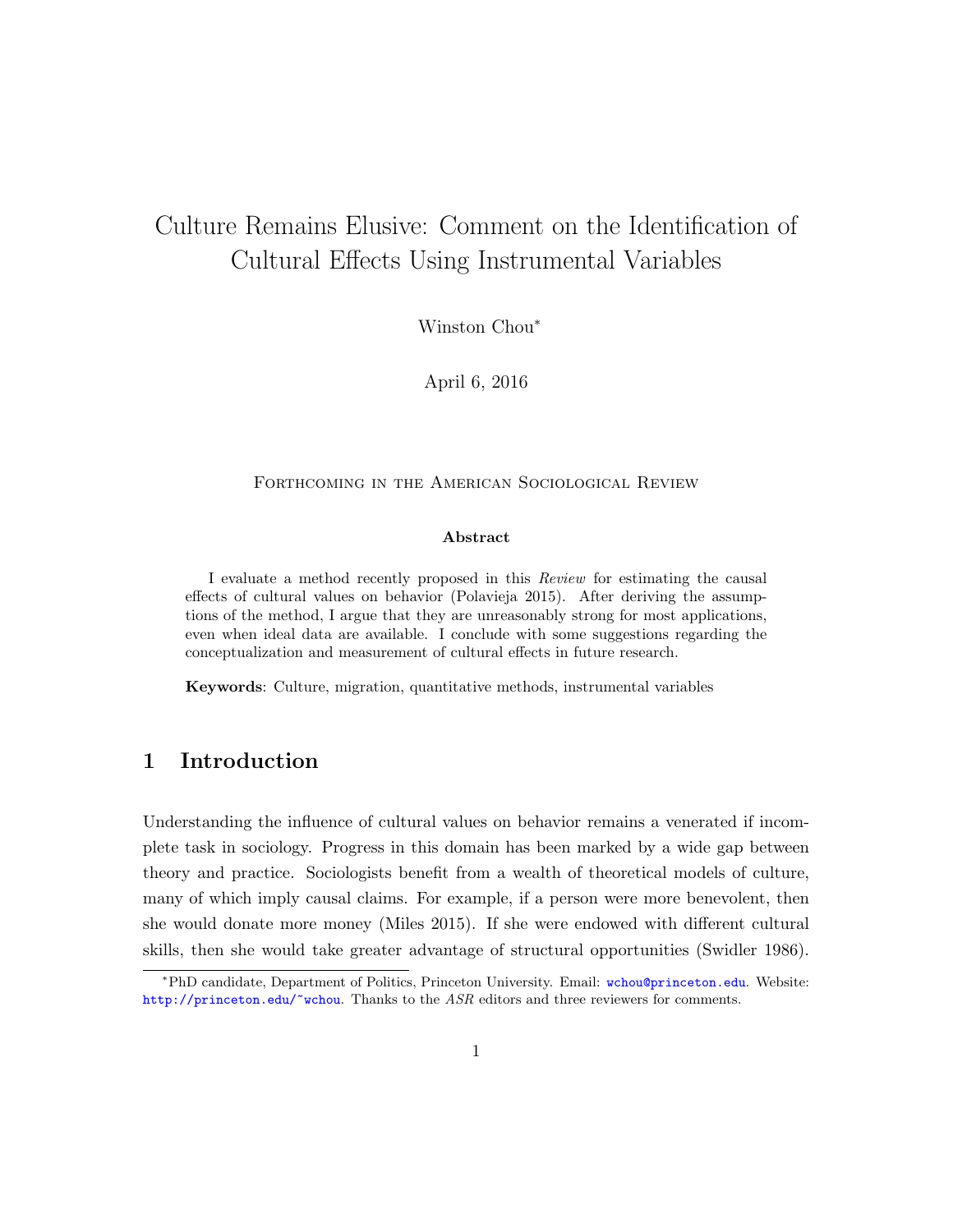Although claims like these are essential to cultural theorizing, researchers are typically wary of drawing similarly strong inferences from observational data. Consequently, theoretical elaboration has far outpaced empirical certitude; whereas many theories of culture posit causal relationships, researchers are often content to demonstrate the predictiveness of cultural variables, not estimate causal effects directly.

In an article recently published in this Review, Polavieja (2015) proposes a novel method for estimating the causal effects of cultural values. The intuition behind Polavieja's method is simple. Imagine that a researcher observes an employed migrant who also happens to be culturally traditional. A challenge to inferring that the migrant's traditionalism caused her employment status is that the two variables may be jointly affected by a third variable, such as the availability of work (Gerson 1985). However, suppose the researcher finds an observationally identical woman who did not migrate. Logically, this woman's traditionalism cannot be affected by the availability of work in the host country. To the extent that the two women are genuinely interchangeable, the non-migrant's traditionalism can be viewed as an unconfounded version of the migrant's traditionalism. Thus, it can be used to estimate the causal effect of traditionalism on labor force outcomes, free of bias from confounders such as the availability of work.

Polavieja mounts an interesting defense of this method, but fails to adequately elucidate its assumptions. This comment evaluates Polavieja's method in a sympathetic but ultimately critical light. After deriving "first-best" identification assumptions of the method (i.e., the necessary assumptions given ideal data), I explain why these are unlikely to hold. I then show that the "second-best" alternative proposed by Polavieja is not only unnecessary, but diminishes the transparency and validity of empirical research. Finally, I offer some suggestions regarding the conceptualization and measurement of cultural effects in future research.

# 2 Culture and causal inference with instrumental variables

Many prominent theories of culture imply causal claims. For example, in criticizing the "culture of poverty" thesis prominent in the 1970s, Swidler (1986, 281) argued,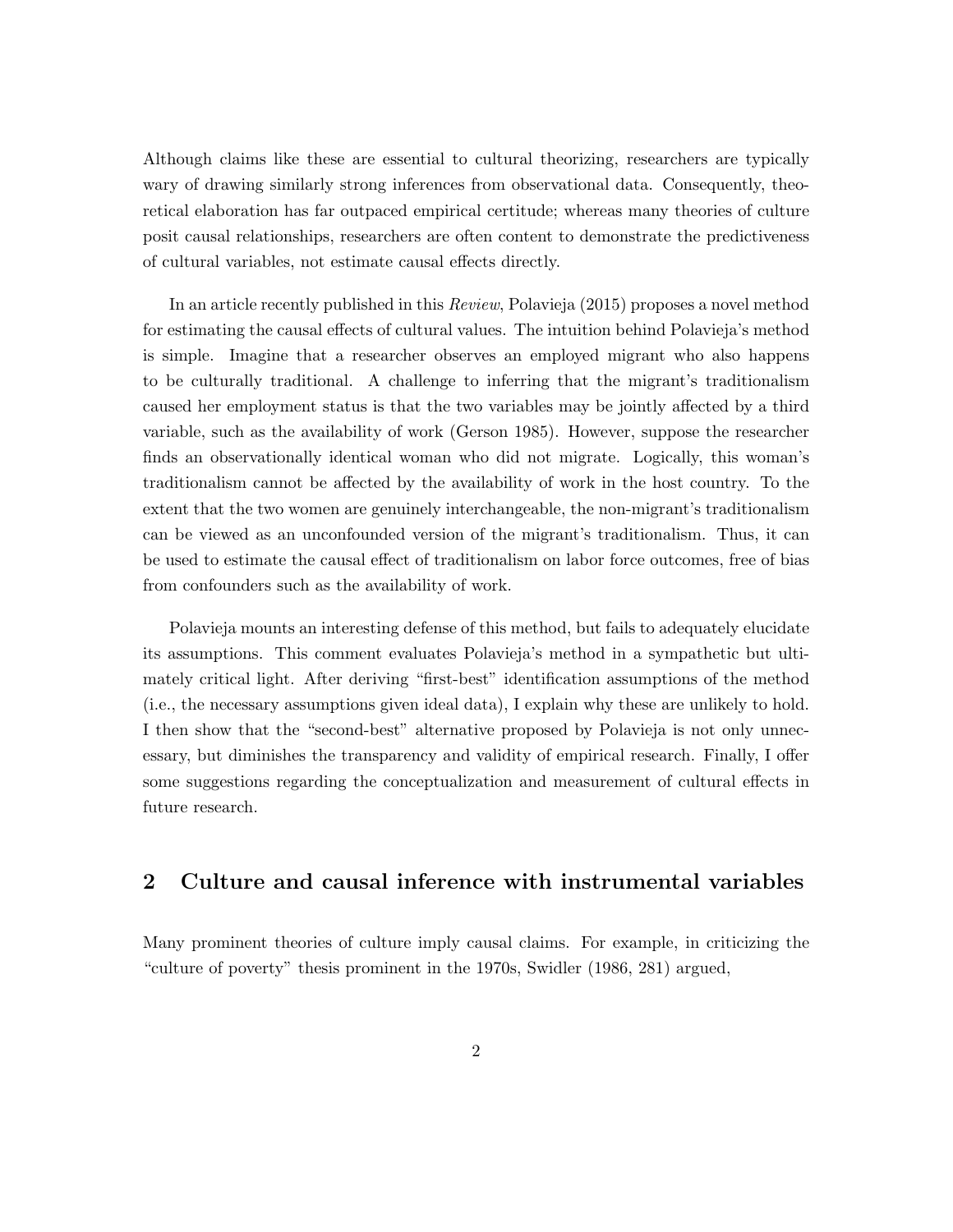People do not readily take advantage of new structural opportunities which would require them to abandon established ways of life [...] not because they cling to cultural values, but because they are reluctant to abandon familiar strategies of action.

Not one but two causal claims are embedded in this hypothesis. A person would not pursue new opportunities if her only values were changed. Indeed, Swidler observed, many of those seemingly mired in the culture of poverty appeared to share middle-class values and aspirations. However, she would pursue these opportunities if endowed with the necessary tools – for instance, knowing "how to dress, talk in the appropriate style, or take a multiplechoice examination" (275).

"Tool kit" theory inspired an efflorescence of research, much of it examining the relative importance of these two forms of culture. However, scholars in this tradition have generally shied from claiming to measure their effects directly. For example, Vaisey (2009) argues that tool kit theory understates the importance of deep moral systems, such as "individualistic" systems prioritizing self-gratification and "theistic" systems motivated by faith. Using panel data, he shows that these systems are correlated with behavior years after being measured. However, despite statistically controlling for many variables, Vaisey concludes only that "the choice of moral [system] in 2002 is a very good overall predictor of behavior in 2005" (1703). As he observes, the challenge to viewing this predictiveness as causation is that moral systems are not chosen at random. Rather, because other factors may be "previously implicated in producing different moral schemas" (Ibid.), the observed correlation may provide a misleading indication of how an individual's behavior would vary if her moral system were somehow changed.

Of course, moral systems are hardly unique in this respect; most "treatments" of interest cannot be ethically or practically randomized by researchers. Thus, Polavieja identifies the method of instrumental variables, a popular tool for estimating causal effects from nonexperimental data, as a promising avenue for future research. The essence of the method of instrumental variables is to regard certained observed variables as if they had been randomized, e.g., through a "natural experiment" (Rosenzsweig and Wolpin 2000). Intuitively, if these instrumental variables (IVs) strongly affect the treatment, and if they affect the outcome only through the treatment, then they can be used to estimate causal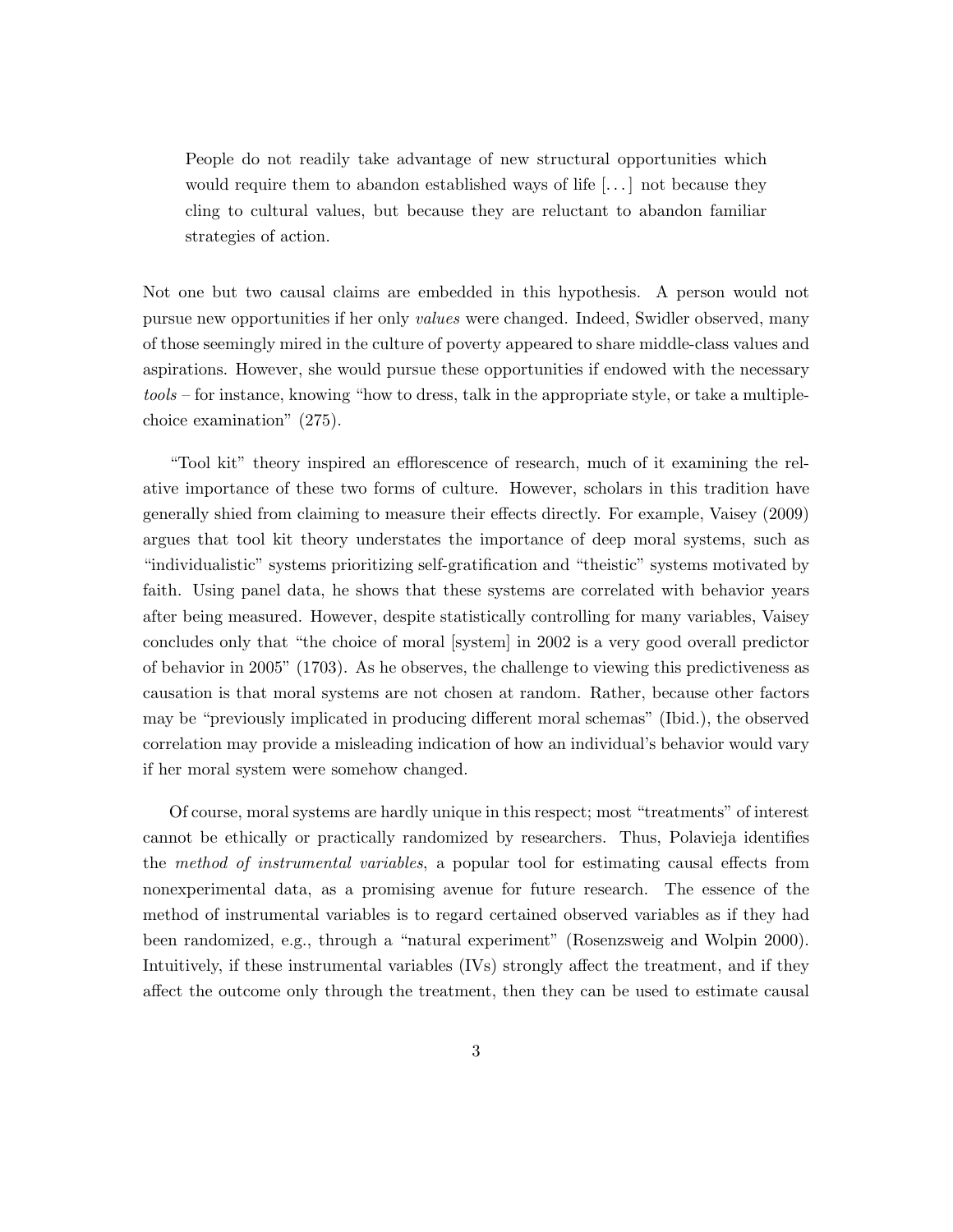effects even when the latter has not been randomly assigned. However, it must be stressed that the resulting estimates have a causal interpretation only if a set of strong (and often debatable) assumptions are met.

These assumptions are commonly introduced in terms of structural diagrams or models. For example, consider a standard linear regression:

$$
Y = \alpha + \tau T + \varepsilon \tag{1}
$$

where Y is the probability of employment,  $T$  is a binary variable indicating traditionalism, and  $\varepsilon$  is an error term that captures other causes of labor force participation. The quantity of interest in this model is  $\tau$ , the effect of traditionalism on labor force participation. It is well-known that  $\tau$  cannot be consistently estimated when T is correlated with  $\varepsilon$ , as when it is affected by a "lurking" variable that also affects  $Y$ .

The IV solution involves an additional variable, Z, which is strongly correlated with T but not  $\varepsilon$ . More precisely, the necessary conditions for Z to be a valid instrument are, first, that Z must not covary with other causes of Y . This exogeneity condition is expressed by the following equation:

$$
Cov(Z, \varepsilon) = 0. \tag{2}
$$

Exogeneity is sometimes taken to mean that the instrument is as good as randomly assigned, since it implies that the instrument is uncorrelated with unobserved causes of the outcome. The second condition is the exclusion restriction, which states that the instrument affects the outcome only through its effect on the treatment, and can therefore be excluded from a model like equation (1). Lastly, the instrument must covary with the treatment, or

$$
Cov(T, Z) \neq 0 \tag{3}
$$

Importantly, the first two IV assumptions, exogeneity and the exclusion restriction, cannot be tested from the data (Morgan and Winship 2007). Even when the instrument is known to be randomly assigned, and hence exogenous, the exclusion restriction can only ever be established in theory (Rosenzweig and Wolpin 2000). Of course, an issue arising in most nonexperimental work is that the instrument is not known to be randomly assigned, and so the assumption of exogeneity is also rarely *prima facie* credible. I consider this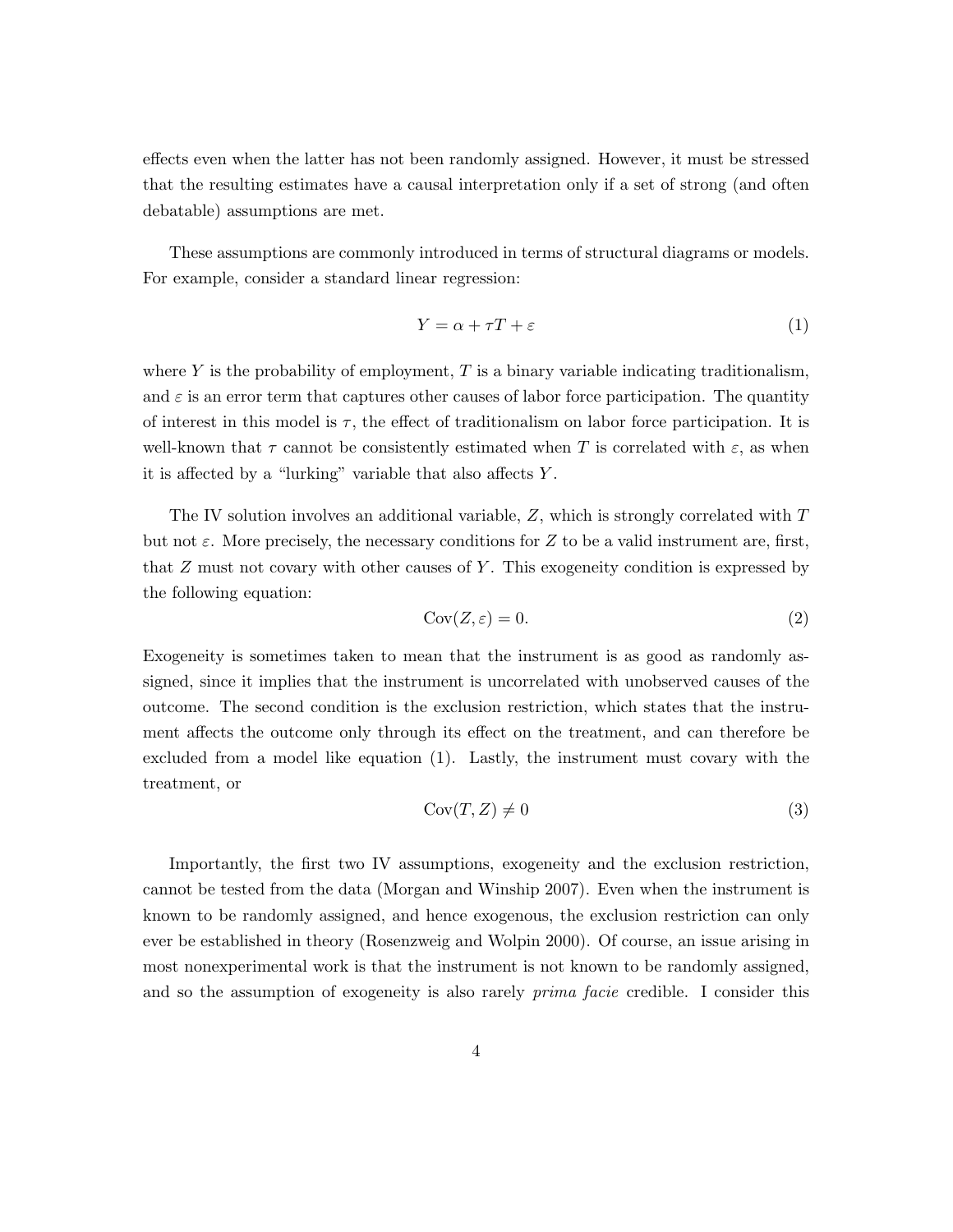aspect of IV methods in greater detail below.

### 3 The proposed methodology

Polavieja extends the method of IV to answer the following question: How does a woman's traditionalism affect her labor force outcome? The problem with simply comparing the labor force outcomes of highly and lowly traditional women is that assignment to traditionalism is nonrandom. Consequently, highly traditional women will likely differ from lowly traditional women along many unobservable or hard-to-measure dimensions. For example, women may "self-select" into or out of traditionalism on the basis of variables correlated with labor force participation, such as the availability of work or endowment of abilities. Gerson (1985) describes many women whose expanded work opportunities and discovery of latent talents led to greater ambivalence towards traditional feminine roles. These women would not be a good comparison group for highly traditional women, since modifying the traditionalist views of the latter group would not endow them with the same distributions of work opportunities or talents.

To address this problem, Polavieja introduces the Survey-based Imputation of Synthetic Traits used as Exogenous Regressors (SISTER) method, consisting of the following steps:

- 1. Sampling step. First, the researcher draws a sample of migrating and non-migrating women born in the same country. For migrants, only traditionalism at destination is observed, whereas only traditionalism at origin is observed for non-migrants.
- 2. Imputation step. Second, observationally equivalent non-migrating women are used to impute fictional values of traditionalism at origin for migrants. These values represent the levels of traditionalism that would have been observed for migrants, had they chosen not to migrate.
- 3. IV step. Lastly, these imputed ("synthetic") values are used as an instrument for the actually observed values among migrants, ostensibly to identify the causal effect of traditionalism on labor force outcomes.

The intuition behind this procedure is simple, and derives from the supposed uncon-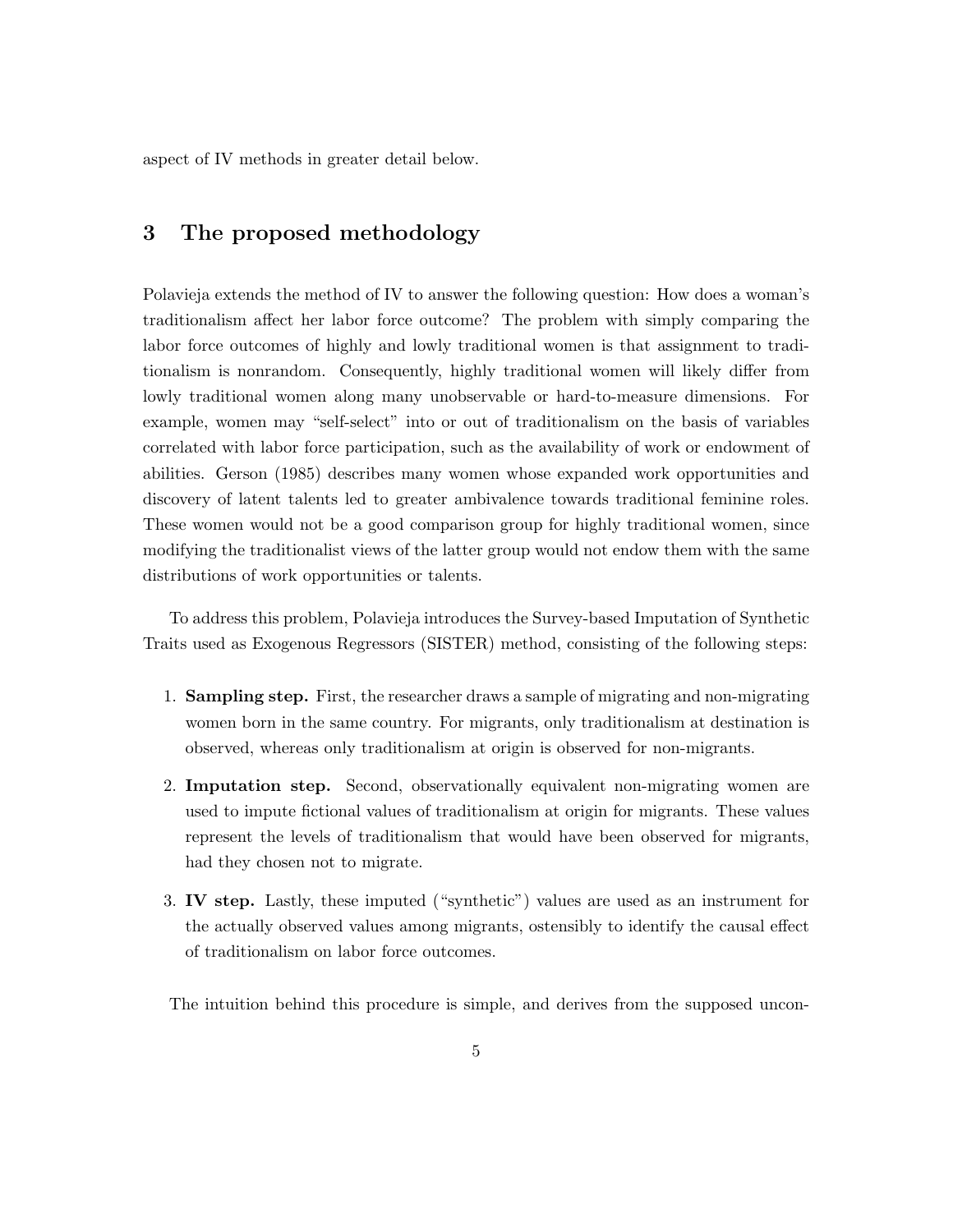foundedness of the traits of non-migrating women. As Polavieja (2015, 184) reasons,

The fundamental property of synthetic traits is that they are by construction exogenous to the destination environment, because they are imputed using information from observational-equivalent women who did not migrate.

While compelling, this logic has several flaws. These are best illustrated by considering the imputation and IV steps of the SISTER method separately. Thus, the next section examines some "first-best" assumptions of SISTER, which assume that the researcher does not need to impute any data. In particular, I assume the researcher has collected data on migrants before and after migration, and believes that the pre-migration values would have remained constant without migration. This eliminates the need to impute values based on observationally equivalent non-migrants, since the values of exactly equivalent non-migrants are observed. As these values are logically unaffected by the context of reception, and are therefore "exogenous" (in Polavieja's sense) to the destination environment, the researcher may be tempted to use these pre-migration values as an instrument. Unfortunately, as I show below, even these ideal data will rarely meet the IV assumptions.

#### 3.1 First-best assumptions

The first-best assumptions of SISTER are as follows. First, the exogeneity assumption states that cultural traits measured before migration are unrelated to unobserved causes of labor force outcomes after migration. In other words, pre-migration cultural traits are as good as randomly assigned with respect to post-migration outcomes. Second, the exclusion restriction states that pre-migration traits do not affect post-migration labor force outcomes except through post-migration traits. Lastly, pre-migration traits must covary with post-migration traits. For space, I address the first two assumptions only.

Even in the first-best case, the exogeneity assumption will rarely be credible. This is because women with high and low traditionalism before migration may differ in ways that affect their labor force outcomes even after migration. For example, a conventional source of confounding bias is unobserved ability. Clearly, latent attributes like ability are not discarded in the process of migration (see figure 1). SISTER is motivated by the reasoning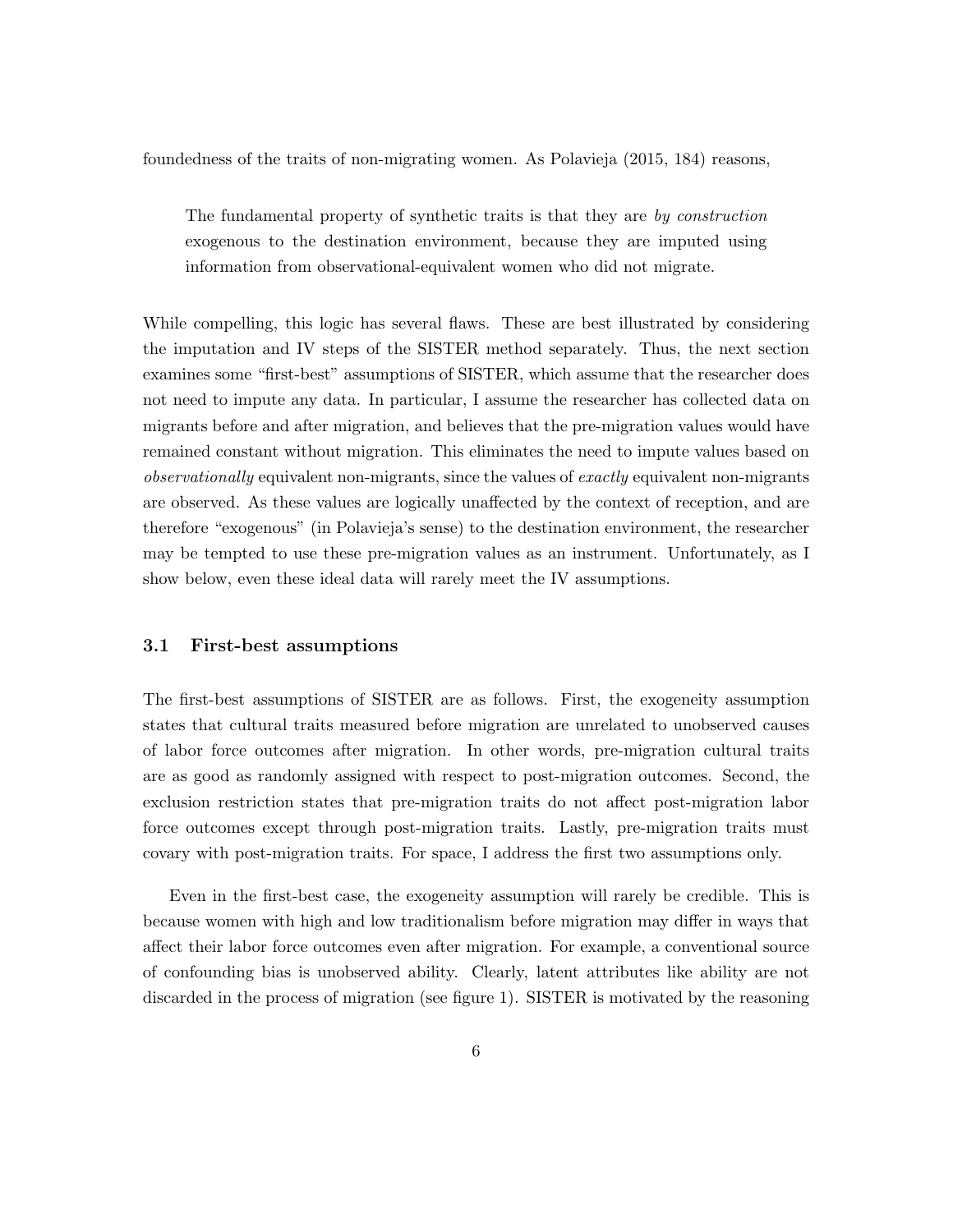that pre-migration traditionalism will not be confounded by variables in the receiving country, such as the state of the destination economy. However, prior traditionalism may still be confounded due to attributes that follow migrants across borders, such as ability.



Figure 1: Pre-Migration Traditionalism is Not a Valid Instrument

The second assumption, or exclusion restriction, is also hard to justify. Assuming it is reasonable to posit a causal effect of traditionalism on employment outcomes, it is also reasonable to posit an effect on other behaviors known to affect employment independently of migration status, such as childbearing and educational attainment. For example, consider a woman who would have a child if she were highly traditional prior to migration, and whose child would continue to affect her post-migration employment status. The exclusion restriction would not be satisfied, since pre-migration traditionalism affects post-migration labor force participation through a channel other than post-migration traditionalism. Unfortunately, there is no fix for this problem, as controlling for prior childbearing will induce post-treatment bias (Rosenbaum 1984).

An even stronger assumption that has been left implicit is that individuals migrate at random. This assumption will not be satisfied if some women migrate because they are sure to be employed in the receiving country, nor will it be satisfied if some women do not migrate because they are highly traditional. Polavieja states that the potential bias from selection into migration is unknown (187). In fact, nonrandom migration has the startling implication that, even if the exogeneity assumption is satisfied in the population, it may not be satisfied when migrants and non-migrants are analyzed separately, as in SISTER.

The following example illustrates. Suppose pre-migration traditionalism  $(Z)$  is ran-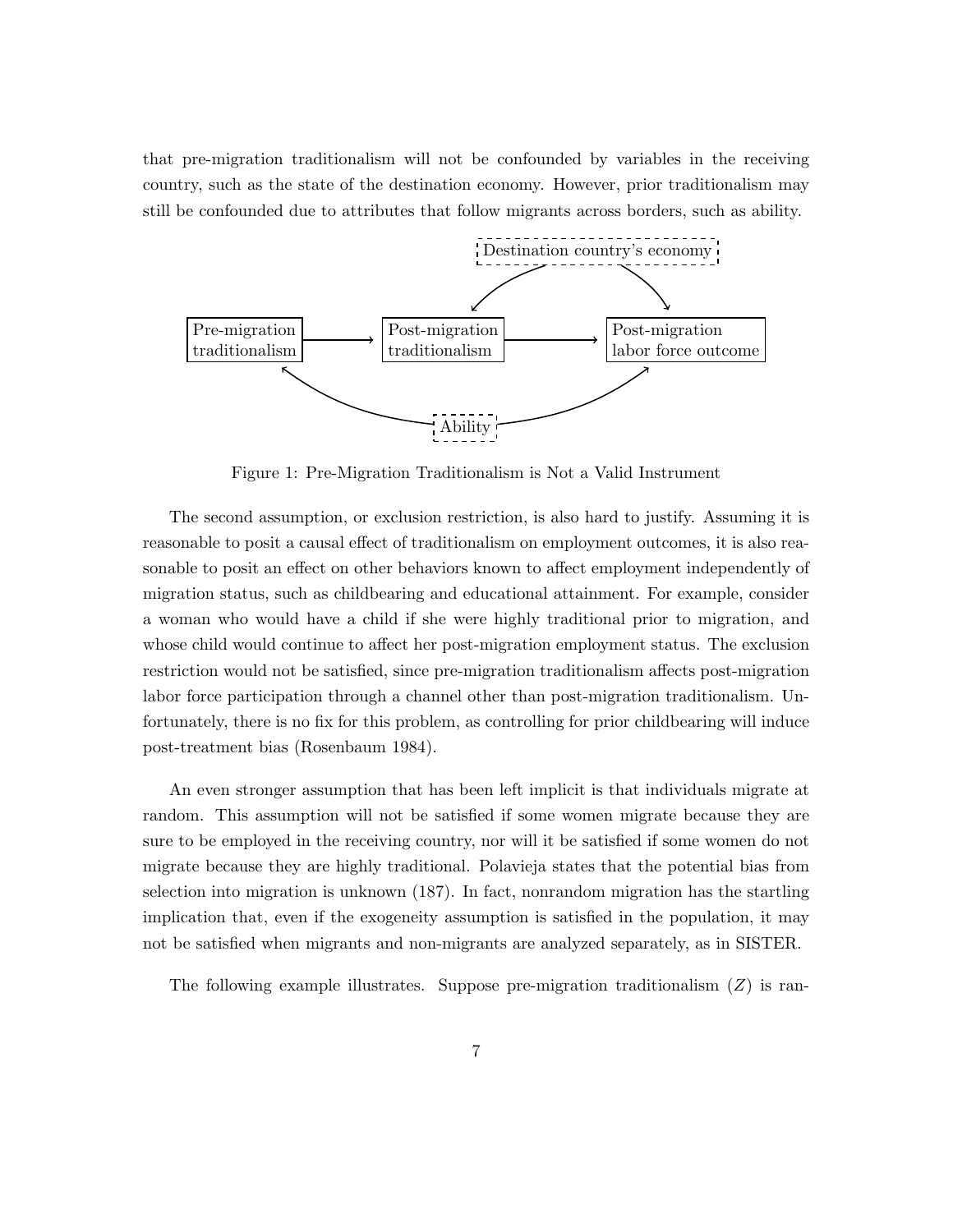domly assigned in the sending country, so that  $Z$  is exogenous in the population. Further assume that, among individuals observed to have high pre-migration traditionalism  $(Z =$ 1), 25% would be employed after migration. By contrast, 50% of individuals with low premigration traditionalism  $(Z = 0)$  would be employed after migration. If a random sample of the population were to migrate, revealing their post-migration employment outcomes, a simple comparison of the average employment rate among high and low traditionalism migrants would be unbiased for the average effect of high traditionalism on employment,  $\tau = 0.25$ .

Random migration is contrasted with selective migration in tables 1 and 2. Table 1 represents the expected employment rate among migrants when they represent a random draw from the sending country. However, suppose that individuals migrate only when they have low traditionalism or are sure to be employed in the receiving country. This is represented by asterisks in the corresponding cells in Table 1. This leaves Table 2. The same comparison of low- and high-traditionalism migrants results in a starkly biased estimate of the average causal effect,  $\hat{\tau} = 0.5$ , despite random assignment! This is due to collider bias, which arises from the dual selection into migration on the basis of employment and traditionalism (Elwert and Winship  $2014$  $2014$  $2014$ ).<sup>1</sup>

|                                                         | Employed at destination |  |
|---------------------------------------------------------|-------------------------|--|
|                                                         | Yes No                  |  |
| Traditionalism at origin $High \quad 25\%^* \quad 75\%$ |                         |  |
|                                                         | $Low = 50\%* = 50\%*$   |  |

\*: Migrating cells when migration is non-random.

Table 1: Expected Distribution of Migrants' Observed Outcomes when Migration is Random

|                                                      | Employed at destination |  |
|------------------------------------------------------|-------------------------|--|
|                                                      | Yes No                  |  |
| <b>Traditionalism at origin</b> $High \quad 100\%$ – |                         |  |
|                                                      | $Low = 50\% = 50\%$     |  |

Table 2: Expected Distribution of Migrants' Observed Outcomes when Migration is Non-Random

<sup>&</sup>lt;sup>1</sup>Thanks to a reviewer for this point. A detailed simulation study demonstrating the effects of collider bias on SISTER is available from author's website.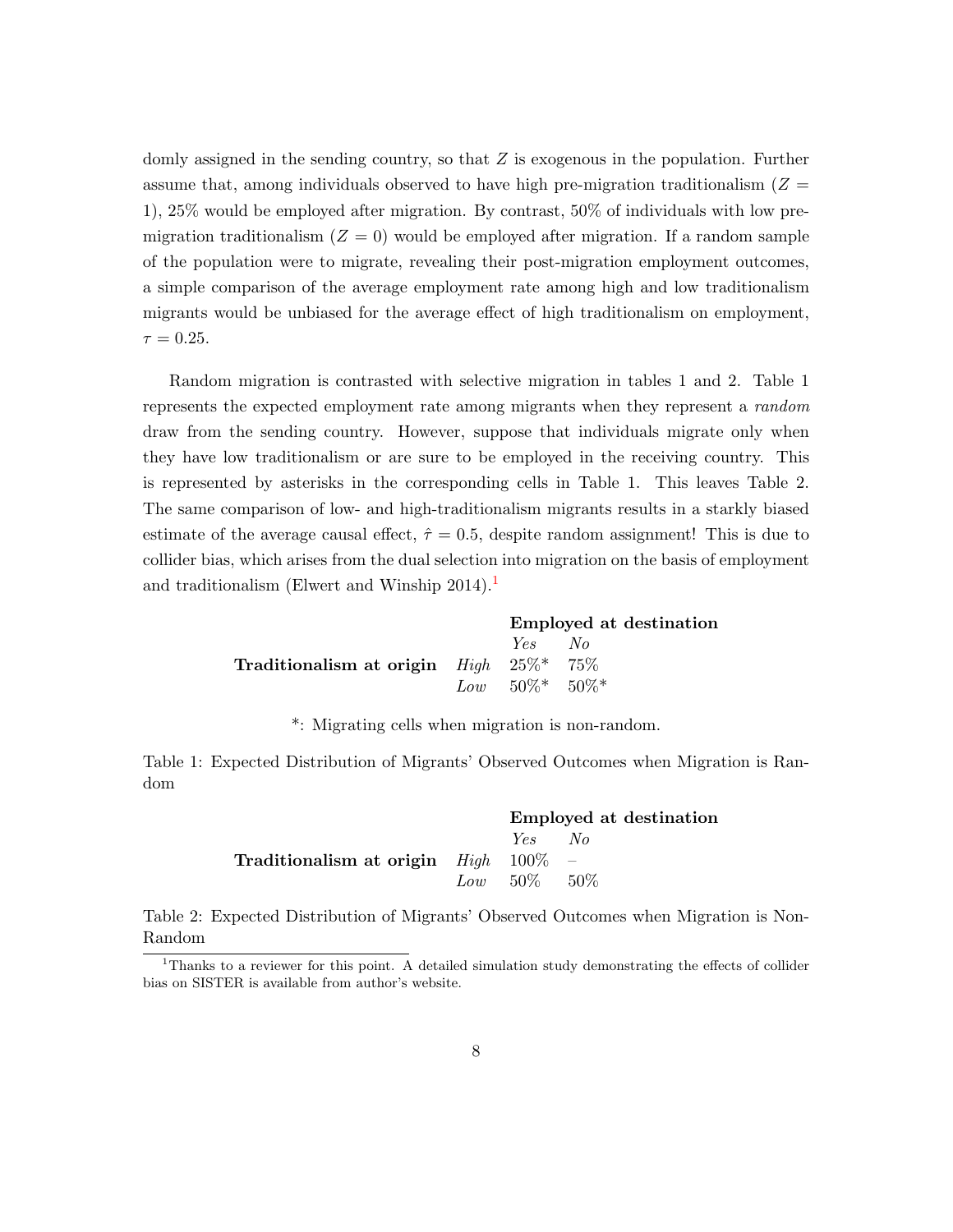These examples illustrate how, even with ideal data, SISTER entails excessively strong assumptions. In effect, the researcher assumes that pre-migration values are as good as randomly assigned, that they do not affect post-migration outcomes through alternative channels, and that the decision to migrate is random.

### 3.2 The second-best alternative

When researchers do not repeatedly observe the same individuals, they must resort to Polavieja's proposed version of SISTER. This version is "second-best" because it relies on missing data imputation. In fact, this section shows that the imputation step is unnecessary, as it nearly always assumes that the researcher has a valid, non-imputed instrument. However, while imputation is generally unnecessary, it is not always innocuous. Not only does the imputation step reduce the transparency of the relevant assumptions, it can also inadvertently invalidate a valid instrument.

1. **SISTER** is unnecessary. In the standard application of SISTER, Polavieja advises that the instrument be imputed based on observationally equivalent non-migrants using multiple regression (175). Specifically, suppose that, for each migrant  $i$  and non-migrant  $j$ , the researcher observes a set of covariates, such as race, gender, age, etc. Denote these covariates (along with an intercept) by  $X_i$  for migrants and  $X_j$ for non-migrants. The proposed imputation methodology involves first modeling non-migrants' traditionalism  $(T_i)$  using regression, or

$$
\hat{T}_j = \mathbf{X}_j^\top \hat{\boldsymbol{\gamma}} \tag{4}
$$

where  $\hat{\gamma}$  are estimated regression coefficients. Then the imputed value of traditionalism for migrants is estimated by multiplying their values of X by the estimated coefficients:

$$
Z_i = \mathbf{X}_i^{\top} \hat{\boldsymbol{\gamma}}.\tag{5}
$$

For simplicity, suppose the researcher only observes one covariate. Then, for each migrant, the value of the instrument is  $Z_i = \hat{\gamma}_0 + \hat{\gamma}_1 X_i$ . However, due to the linearity of covariances, it is readily shown that the validity of  $Z$  as an instrument implies the validity of X. First, if Z is to covary with T, it must be that  $\hat{\gamma}_1 \text{Cov}(X,T) \neq 0$ . But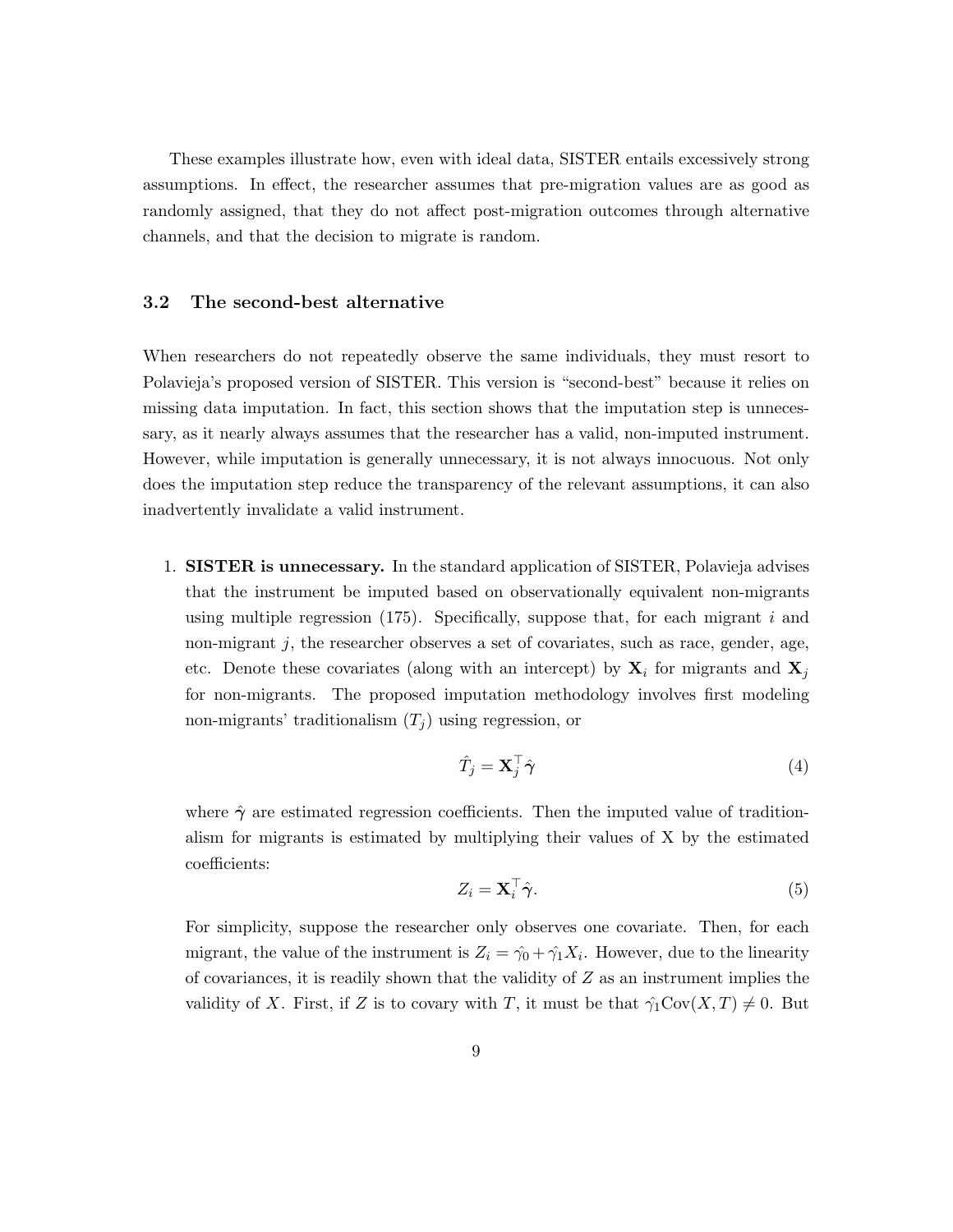this implies that both

$$
Cov(X, T) \neq 0 \tag{6}
$$

and

$$
0 = \text{Cov}(Z, \varepsilon) = \text{Cov}(\hat{\gamma}_0, \varepsilon) + \hat{\gamma}_1 \text{Cov}(X, \varepsilon) \implies \text{Cov}(X, \varepsilon) = 0. \tag{7}
$$

Equation 7 establishes the exogeneity of  $X$ . Lastly,  $X$  must satisfy the exclusion restriction, since it is collinear with Z and cannot be included alongside it in a regression. This verifies that the validity of  $Z$  as an instrument implies the validity of X.

In general, if the imputed instrument is valid, the researcher will nearly always have a valid, non-imputed instrument. A formal proof of this statement, generalizing to multiple imputation regressors, is provided in the appendix (Proposition 1). Therefore, the imputation step is superfluous, as one can simply use the non-imputed variables as the instruments.

2. SISTER threatens transparency and validity. Although the imputation step is rarely necessary, it is not necessarily innocuous. By transforming the non-imputed imputation regressors into a single variable, the imputation step hides the dependence of SISTER on all of imputation regressors. For example, Polavieja uses "age, years of schooling, parental education, and religious denomination as predictors of traditionalism in the imputation regression" (175). Equation 8 below shows that all of these variables must satisfy the exogeneity condition; it is not enough, as Polavieja suggests, to include "at least one regressor that is (arguably) orthogonal to the error term in the structural equation of interest" (Ibid.). This misconception is damaging given that IV methods rely on assumptions that must be argued theoretically rather than demonstrated from the data (Morgan and Winship 2007). While Polavieja claims that regression diagnostics can test whether the instrument is exogenous, this is a misinterpretation of the Wald exogeneity test, which assesses whether the instrumented variable is endogenous on the assumption that the instrument is exogenous (182).

Unfortunately, the imputation step is not just obscurant, it can also reduce the validity of empirical estimates. To see this, suppose the instrument is now imputed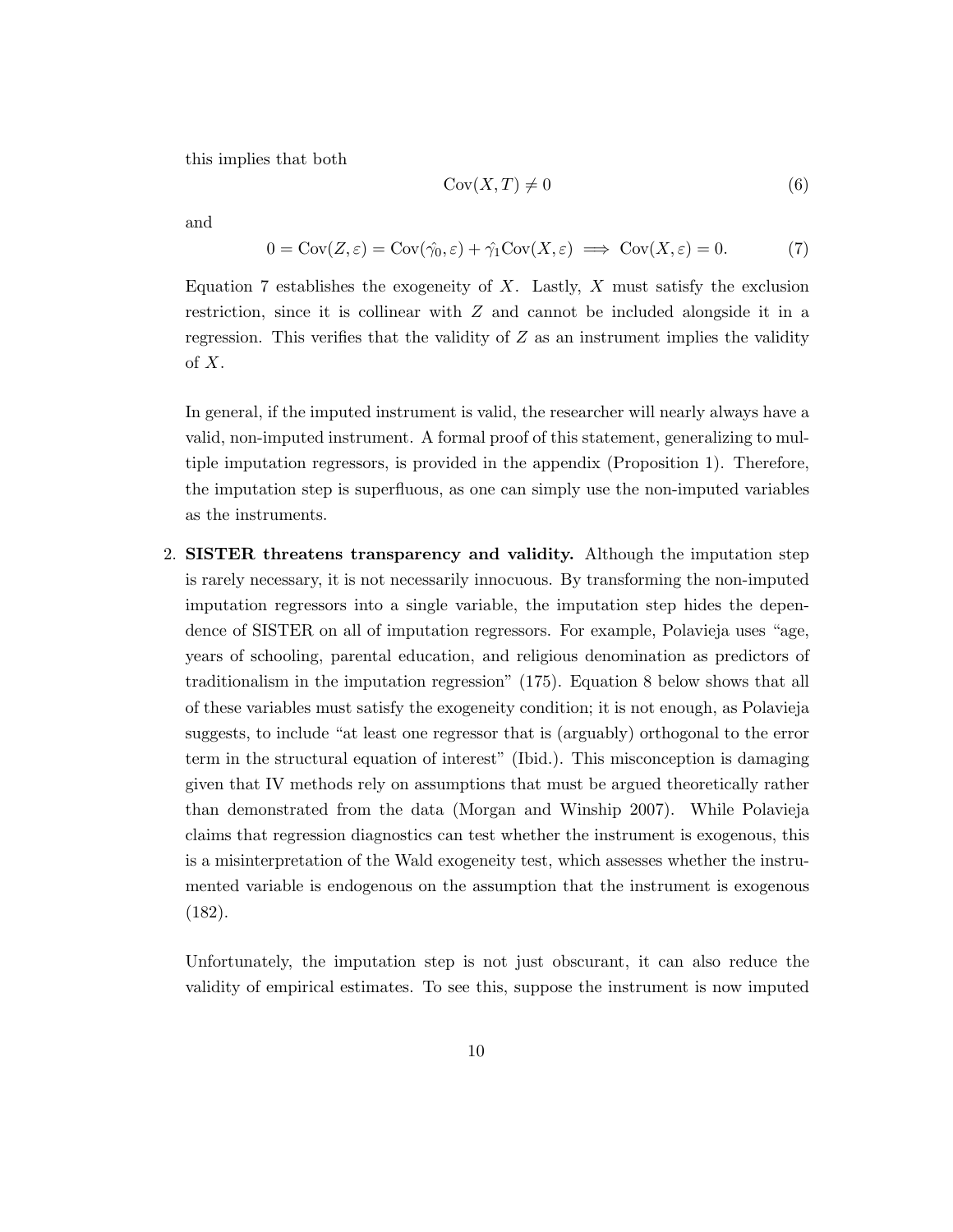with two variables, only one of which is exogenous, so that  $Cov(X_1, \varepsilon) = 0$  but  $\hat{\gamma_2} \text{Cov}(X_2, \varepsilon) \neq 0$ . But then

$$
Cov(Z, \varepsilon) = Cov(\hat{\gamma_0}, \varepsilon) + \hat{\gamma_1} Cov(X, \varepsilon) + \hat{\gamma_2} Cov(X_2, \varepsilon) \neq 0,
$$
\n(8)

This demonstrates that, even when the researcher has a genuinely valid instrument, the imputed variable is not necessarily valid.

### 4 Recommendations for future research

This comment evaluates a recently proposed method for estimating the causal effects of culture. I argue that Polavieja's SISTER method makes assumptions that are unreasonably strong for most applications, even when the data are ideal. When these data are not available, SISTER is an unnecessary and obscurant alternative to standard IV methods. Thus, it should not be used.

Are there more promising avenues for causal analysis in cultural research? An important task for future research will be to sharpen the conceptualization of cultural effects. It has become increasingly popular to view causation as a comparison between potential states of the world, one in which a cause is applied to a unit and another in which it is not (Holland 1986). For instance,

If we say, "This boy has grown tall because he has been well fed," we are not merely tracing out the cause and effect in an individual instance; we are suggesting that he might quite probably have been worse fed, and that in this case he would have been shorter.

R.A. Fisher, quoted in Rubin (2005, 323)

As Holland (1986) argues, thought experiments of this kind presuppose manipulability: in principle, one could design an experiment in which some boys were randomly chosen to be better fed than others. It is far less clear how one might similarly manipulate a person's values without distorting other fundamental characteristics relevant to outcomes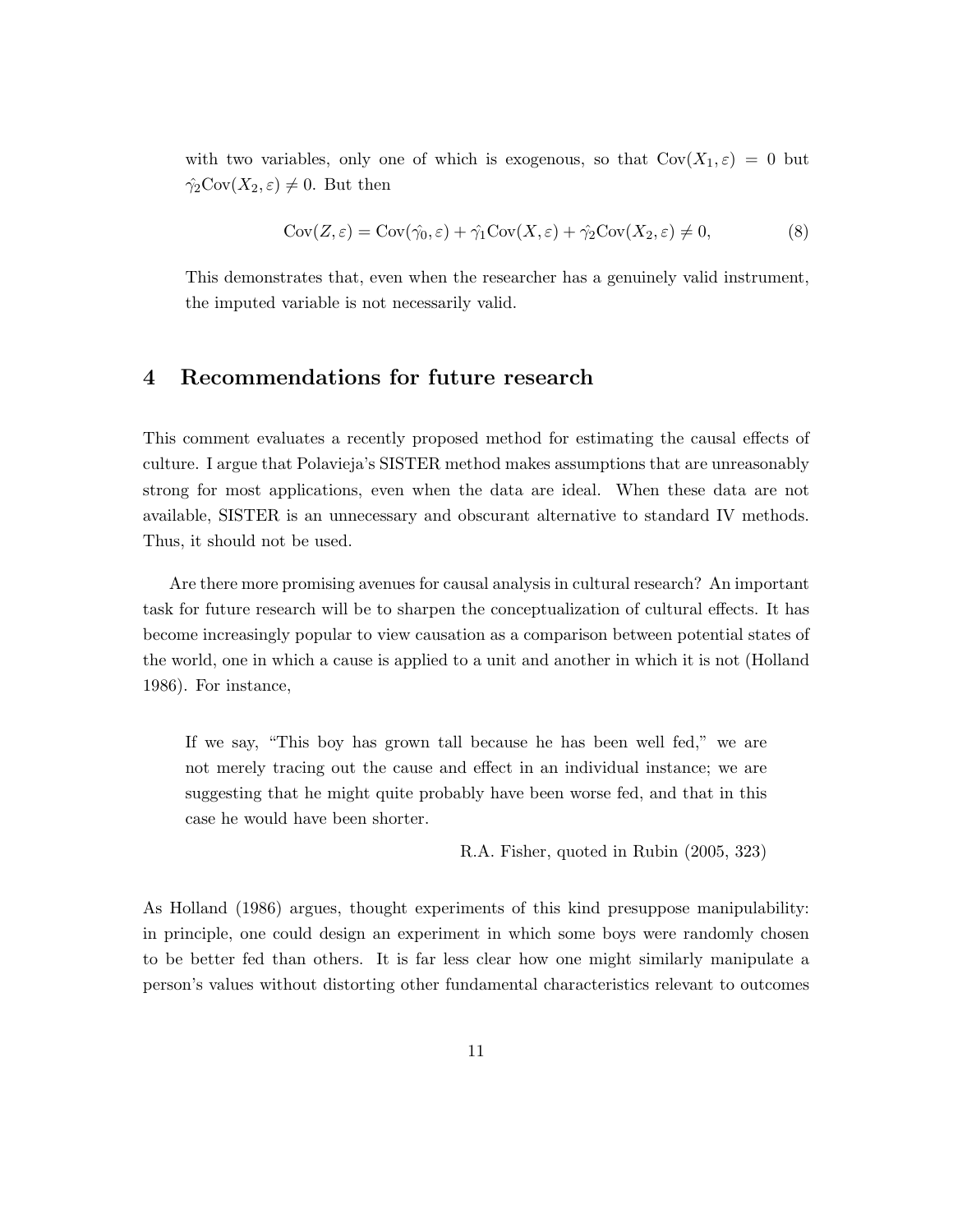of interest. This is not just a philosophical quibble, but bears, for instance, on the specification of statistical models that purportedly identify the effect of cultural values while "holding constant" variables such as parentage and context of upbringing. These models have no obvious interpretation, as no realistic intervention could induce such an effect (cf. Rosenbaum 1984).

A fruitful direction may therefore be to focus on the more manipulable aspects of culture, such as the habits and skills highlighted in tool kit theory. For example, cognitive and dual-process theories of culture posit that individuals can be led to act in ways that are more or less motivated by their underlying moral systems (Vaisey 2009). Thus, Miles (2015) conducts an experiment in which individuals are randomly assigned numbers to memorize, increasing their cognitive load and thus the probability of relying on deep-seated values. This design facilitates inference by manipulating the salience, rather than content, of values. Along similar lines, Sen and Wasow (2016) discuss research designs for estimating the influence of race, another seemingly immutable characteristic, by disaggregating it into its more flexible parts. Of course, in turning from Parsonsian "unmoved movers" to the more mutable aspects of culture, these designs arguably sacrifice some of classical theory's grand ambitions for enhanced credibility and interpretation. How to manage these tradeoffs will be an important question as the causal analysis of culture progresses.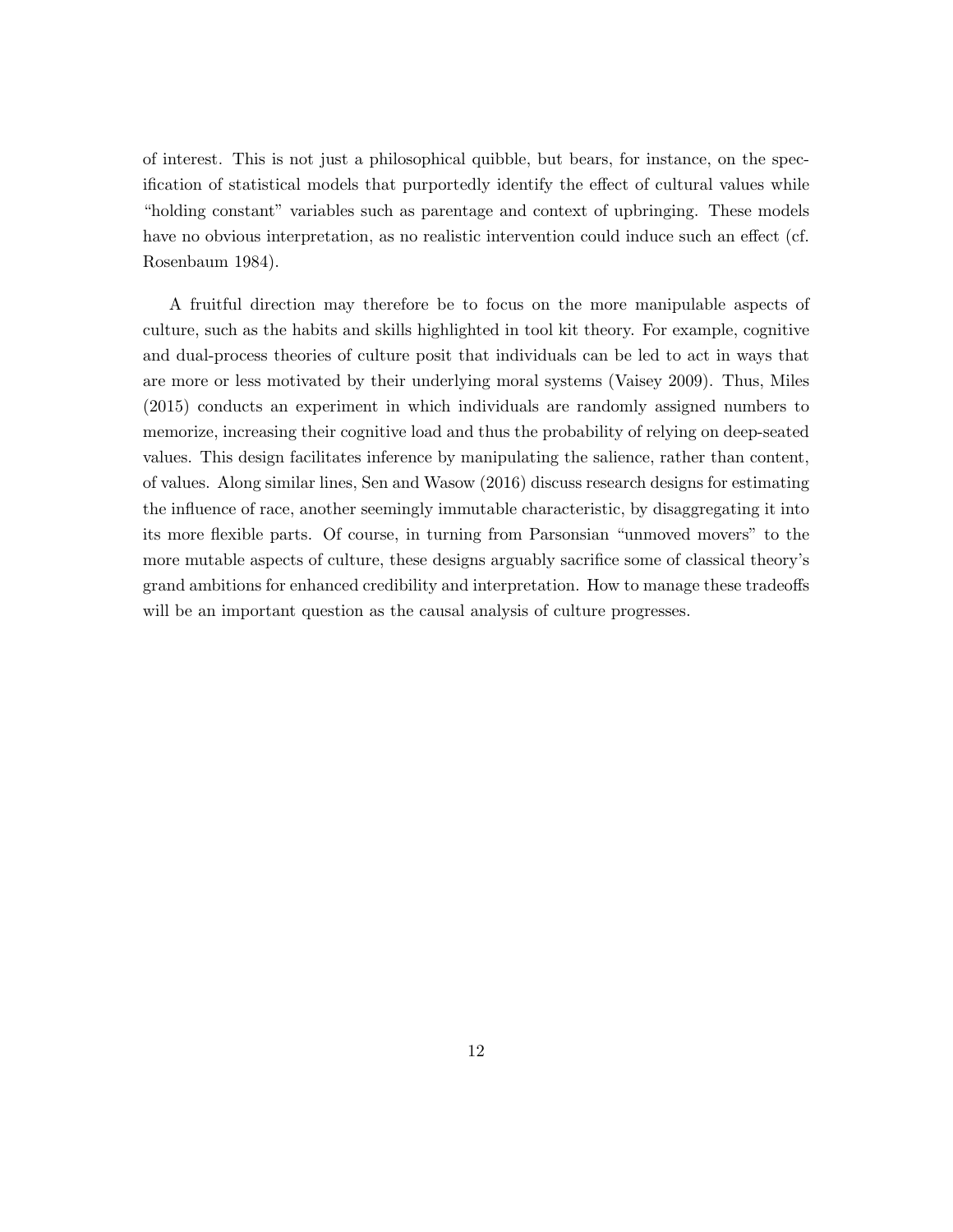### 5 References

Elwert, Felix and Christopher Winship. 2014. "Endogenous selection bias: The problem of conditioning on a collider variable." Annual Review of Sociology, 40:31-53.

Gerson, Kathleen. 1985. Hard choices: How women decide about work, career, and motherhood. UC Press.

Holland, Paul W. 1986. "Statistics and causal inference." Journal of the American Statistical Association, 81(396):945-960.

Miles, Andrew. 2015. "The (re)genesis of values: Examining the importance of values for action." American Sociological Review, 80(4):680-704.

Morgan, Stephen and Christopher Winship. 2007. "Counterfactuals and causal inference." Cambridge University Press.

Polavieja, Javier. 2015. "Capturing culture: A new method to estimate exogenous cultural effects using migrant populations." American Sociological Review, 80(1):166-191.

Rosenbaum, Paul. 1984. "The consequences of adjustment for a concomitant variable that has been affected by the treatment." Journal of the Royal Statistical Society, Series A, 656-666.

Rosenszweig, Mark R. and Kenneth I. Wolpin. 2000. "Natural 'natural experiments' in economics." Journal of Economic Literature, 38:827-874.

Rubin, Donald. 2005. "Causal inference using potential outcomes." Journal of the American Statistical Association, 100(469):322-331.

Sen, Maya and Omar Wasow. 2016. "Race as a 'bundle of sticks': Designs that estimate effects of seemingly immutable characteristics." Annual Review of Political Science, 19.

Swidler, Ann. 1986. "Culture in action: Symbols and strategies." American Sociological Review, 51(2):273-286.

Vaisey, Stephen. 2009. "Motivation and justification: A dual-process model of culture in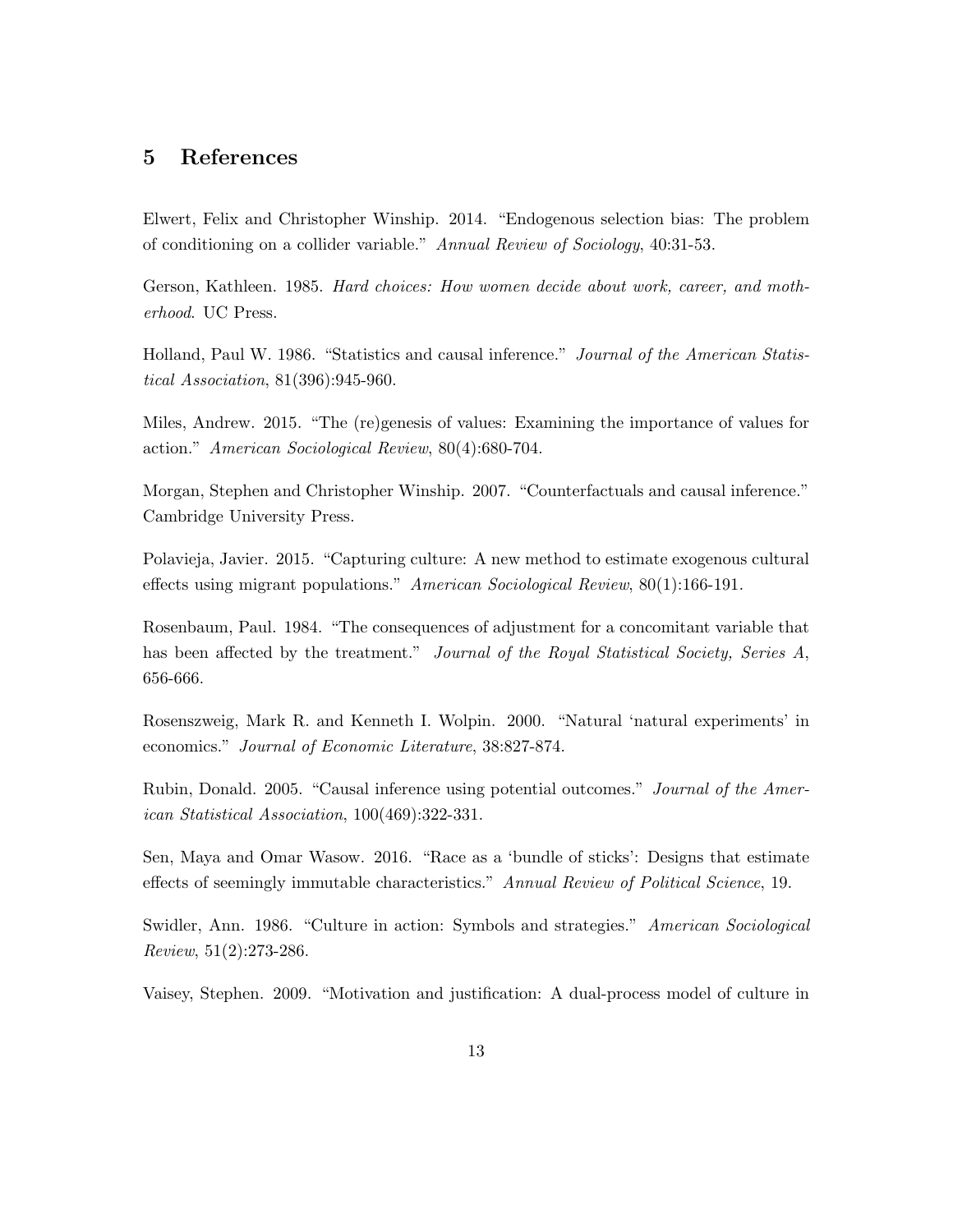action." American Journal of Sociology, 114(6):1675-1715.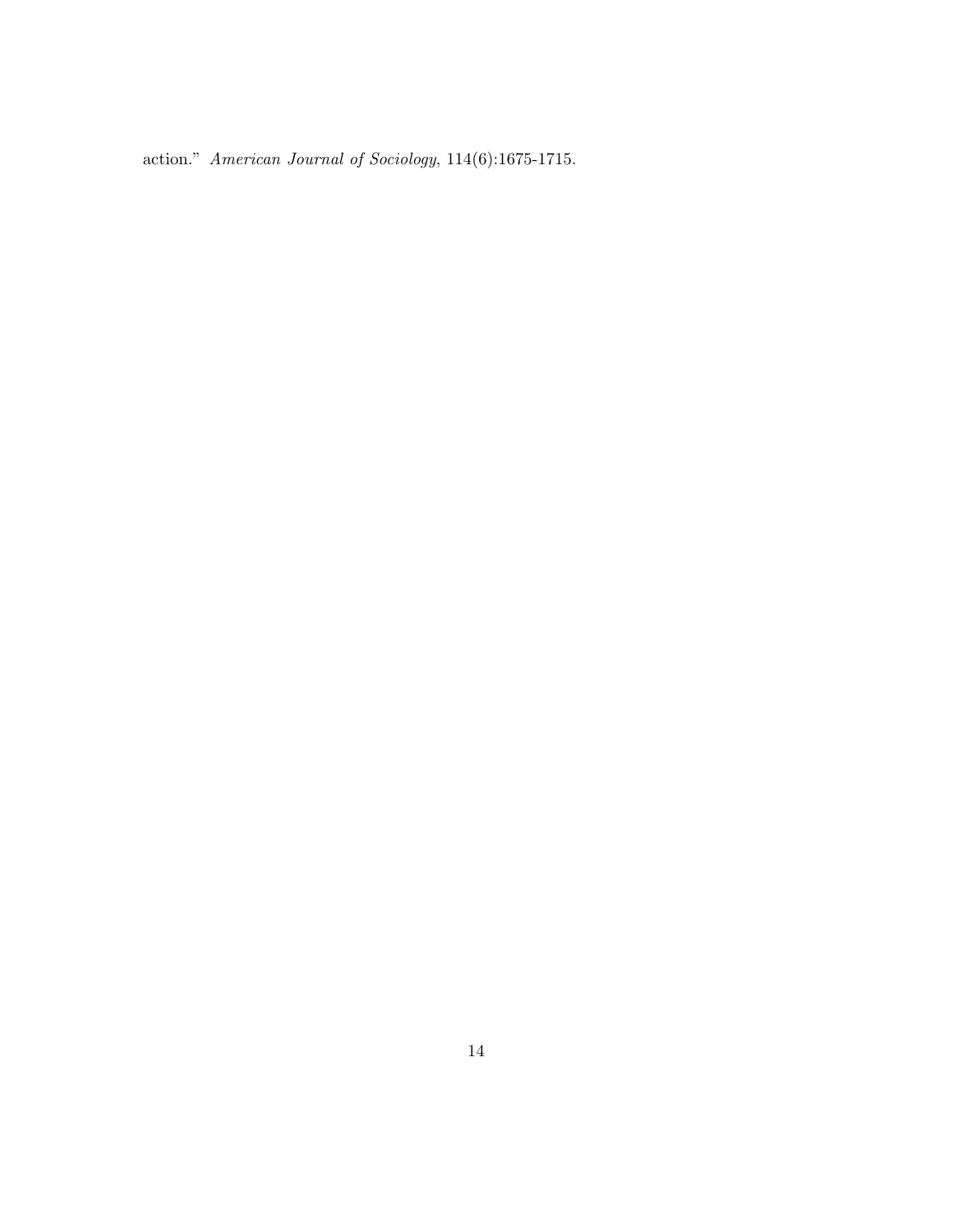# 6 Appendix

### Definitions. Let

$$
Y = \alpha + \tau T + \varepsilon \tag{1}
$$

be a linear population model for Y with  $Cov(T, \varepsilon) \neq 0$ . We say that a variable Z is a valid instrument for  $T$  or that  $Z$  satisfies the instrumental variables  $(IV)$  assumptions if  $Cov(Z, \varepsilon) = 0$  and  $Cov(Z, T) \neq 0$ . Excludability is implied by the omission of Z from equation 1.

**Proposition 1.** Let  $X_1, X_2, \ldots, X_k$  be variables in a multiple regression imputation function:

$$
Z = \hat{\gamma}_0 + \sum_{j=1}^k \hat{\gamma}_j X_j \tag{2}
$$

We further assume that

$$
\hat{\gamma}_j \text{Cov}(X_j, \varepsilon) \neq 0 \implies \hat{\gamma}_j \text{Cov}(X_j, \varepsilon) \neq -\sum_{j'} \hat{\gamma}_{j'} \text{Cov}(X_{j'}, \varepsilon), j \neq j'.
$$
 (3)

This assumption rules out the exceptional event that the scaled covariances cancel each other out.

Then Z satisfies the IV assumptions only if  $X_j$  satisfies the IV assumptions for at least one  $j$ .

### Proof of Proposition 1.

1. Because Z is valid by assumption,  $Cov(Z, T) \neq 0$ . By definition of Z, this implies that

$$
Cov(\hat{\gamma}_0 + \sum_{j=1}^k \hat{\gamma}_j X_j, T) \neq 0.
$$
\n<sup>(4)</sup>

2. By linearity of covariances, equation 3 implies that

$$
\hat{\gamma_j} \text{Cov}(X_j, T) \neq 0 \tag{5}
$$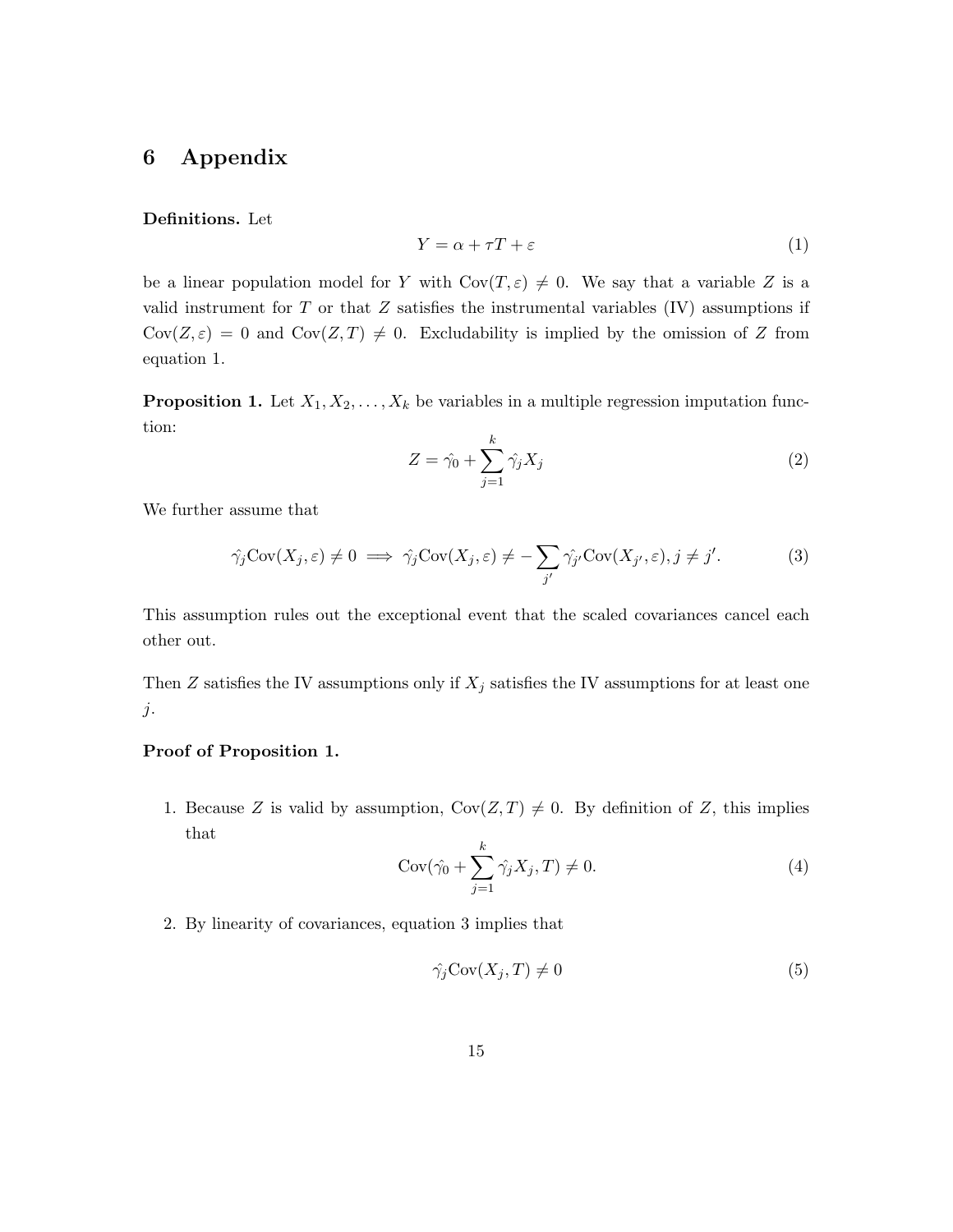for at least one  $j$ .

3. Because Z is valid by assumption,  $Cov(Z, \varepsilon) = 0$ . By definition of Z, this is the same as k

$$
Cov(\hat{\gamma}_0 + \sum_{j=1}^k \hat{\gamma}_j X_j, \varepsilon) = 0.
$$
\n(6)

4. By linearity of covariances, this can be rewritten as

$$
\sum_{j=1}^{k} \text{Cov}(\hat{\gamma_j} X_j, \varepsilon) = 0.
$$
 (7)

5. By equation 5,  $\hat{\gamma_j} \neq 0$  for at least one j. By our assumption and exogeneity of Z,

$$
Cov(X_j, \varepsilon) = 0 \tag{8}
$$

for this  $j$ .

6. Equations 5 and 8 together imply that this  $X_j$  is a valid instrument for T. Q.E.D.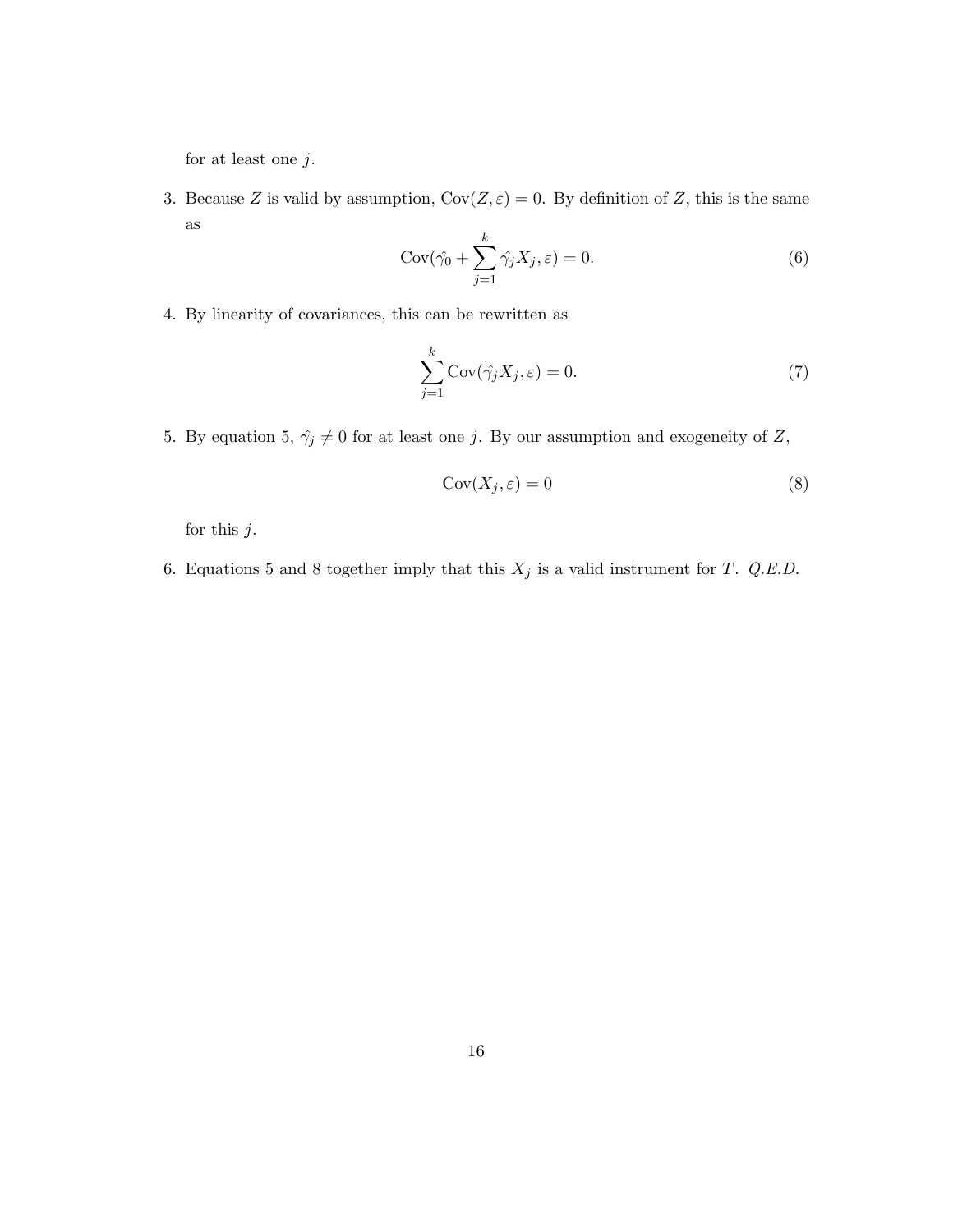# 7 Simulation Study

This simulation study examines the effect of collider bias on instrumental variables (IV) methods that analyze migrants separately from non-migrants. I especially focus on the SISTER method introduced by Polavieja (2015) in the American Sociological Review. Several scenarios are analyzed; however, across all scenarios, I assume the following model for an outcome Y

$$
Y_i = -T_i + \epsilon_i,\tag{1}
$$

with

$$
\epsilon \sim \mathcal{N}(0, 1) \tag{2}
$$

and

$$
T_i \sim B(\pi_i),\tag{3}
$$

where the definition of  $\pi_i$  varies depending on the scenario.

To assess the effect of collider bias, I further assume that migration is correlated with Y and T. In particular,

$$
M_i \sim B(\mu_i),\tag{4}
$$

where

$$
\mu_i = \Phi(\epsilon_i - \pi_i),\tag{5}
$$

and  $\Phi$  is the standard normal distribution function.

The behavioral interpretations for these equations are as follows. Equation (1) states that "traditional" individuals  $(T<sub>i</sub> = 1)$  will have lower outcomes than non-traditional individuals. Equations  $(1, 3-5)$  state that, *ceteris paribus*, individuals are more likely to migrate when they have higher values of the outcome (e.g., post-migration labor force participation) and are not traditional. In other words, individuals select into migration on the basis of post-migration outcomes and their pre-migration values. According to Polavieja, selection on cultural values can be diagnosed by low instrument relevance. In scenario 3, I demonstrate that this is not generally the case.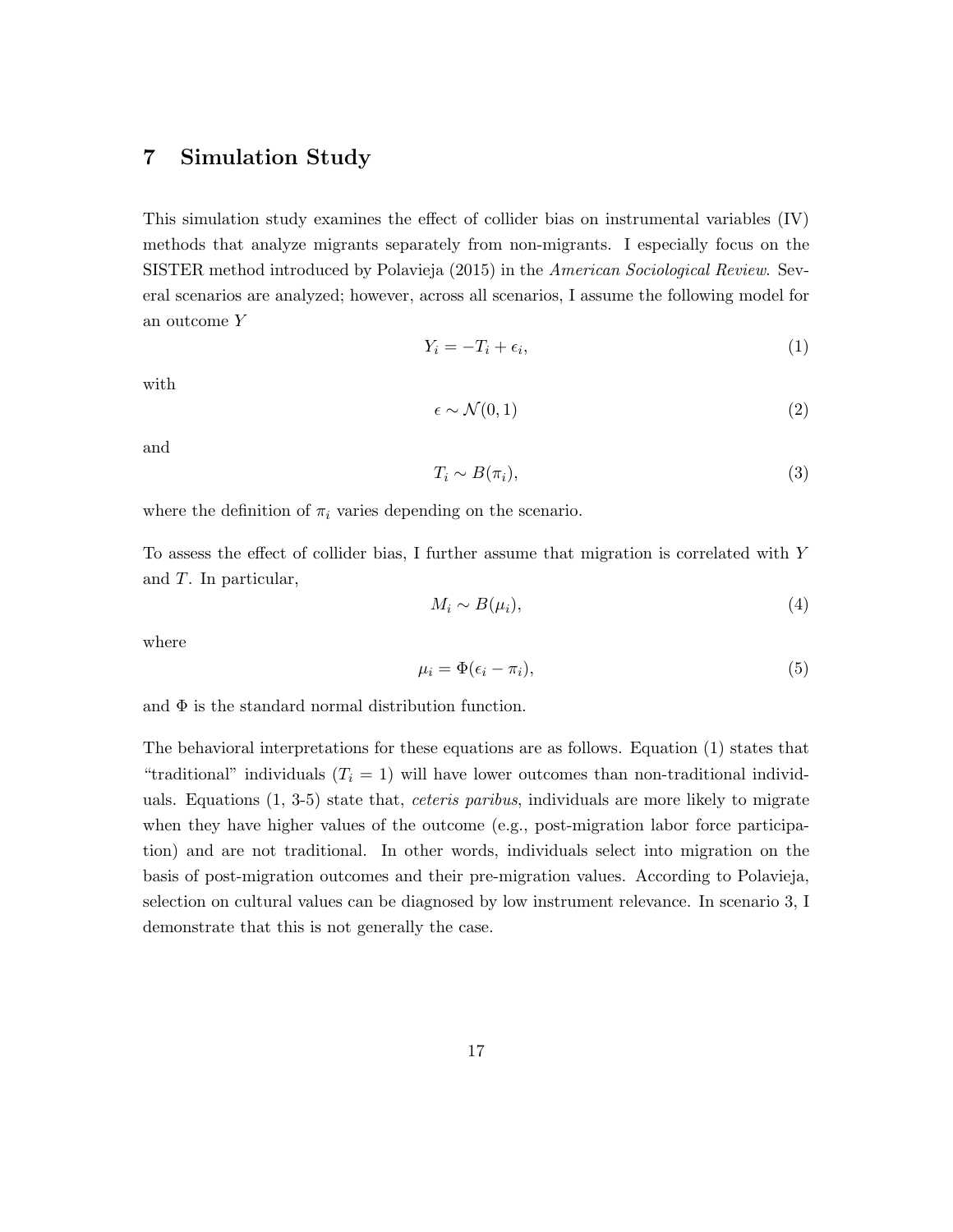### Scenario 1

In the baseline scenario, I assume that  $\pi_i$  is a function of  $\epsilon_i$ , so that T is endogenous. However, the researcher has a valid instrument  $Z$  (i.e., is exogenous, satisfies the exclusion restriction, and affects  $T_i$ ). In particular,

$$
Z \sim \mathcal{N}(0, 1),\tag{6}
$$

and

$$
\pi_i = \Phi(Z_i - \epsilon_i). \tag{7}
$$

I estimate four models in all scenarios. First, equation 1 is estimated with  $\epsilon_i$  omitted by ordinary least squares (OLS):

$$
\hat{Y}_i = \hat{\tau} T_i. \tag{8}
$$

Because of the omitted variable, the OLS estimate is inconsistent for  $\tau = -1$ .

Second, I estimate  $\tau$  with two-stage least squares using Z as the instrument. The whole sample is used. This is the standard IV approach, and the IV estimate is consistent for  $\tau$ . Third, and for migrants only, I estimate  $\tau$  with two-stage least squares using Z as the instrument. Due to collider bias, this IV estimate is inconsistent for  $\tau$ . To illustrate this, fourth, I reestimate this model but allow  $M$  be exogenously determined, i.e. by setting  $\mu_i = 1/2$  for all i. In other words, I resimulate the data but allow individuals to migrate completely at random. The IV estimate for  $\tau$  from this model is also consistent.

The results, based on  $4 \times 5{,}000$  Monte Carlo simulations, are shown in figure 1, which plots the root-mean-squared error (RMSE) the estimates of  $\tau$  as the sample size grows from 500 to 10,000. Figure 1 also shows the coverage of the 95% confidence interval (CI) at these sample sizes. As the sample size becomes infinitely large, the RMSE should converge to 0. The true value of the parameter should be covered by the 95% CI in .95 of simulations.

As figure 1 shows, the IV with migrants only under non-random migration is both inconsistent and has poor coverage even as the sample size grows. Note that these issues are not specific to SISTER, as I do not use the imputation step of SISTER until scenario 3.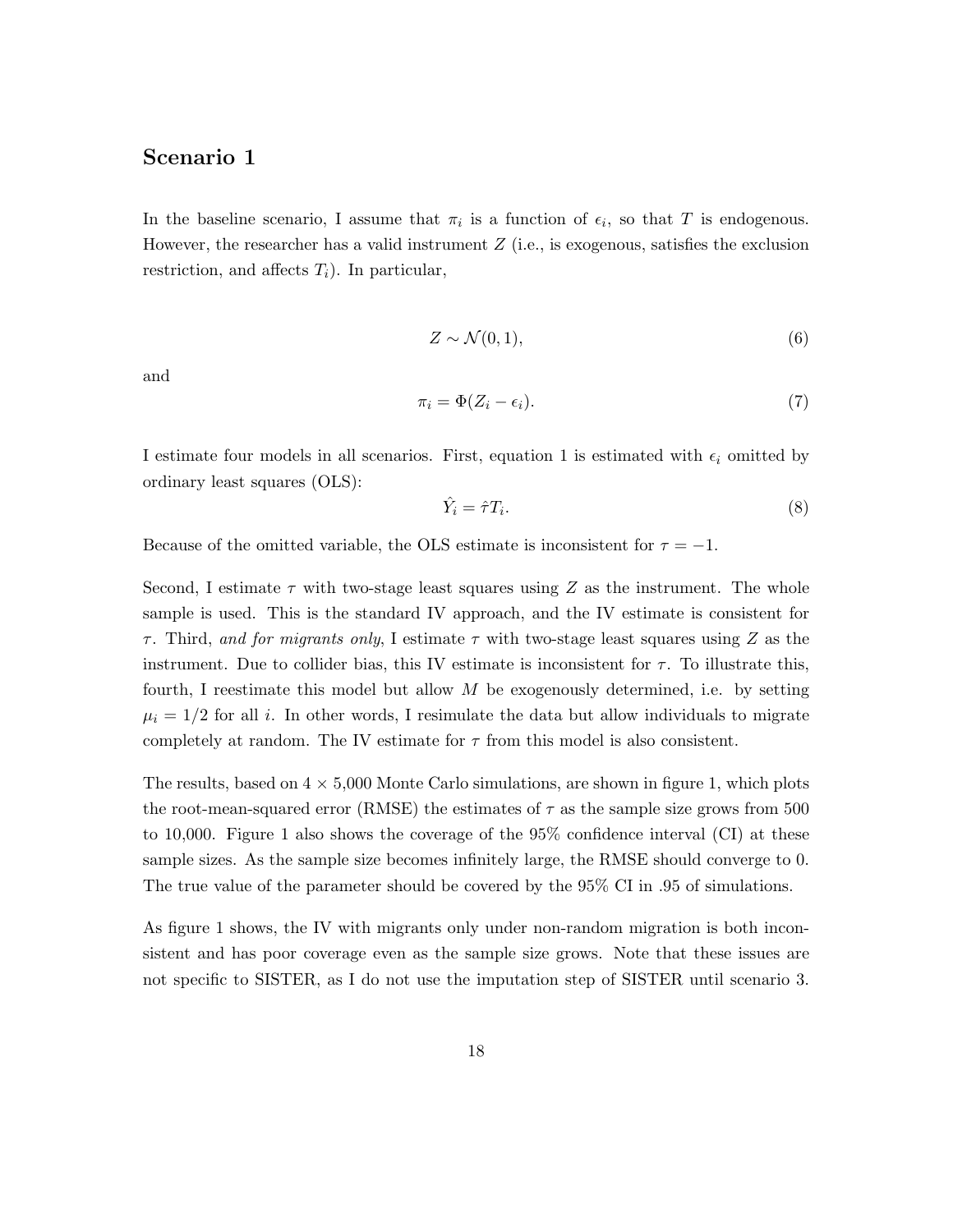

Figure 1: Scenario 1 Simulation Results

As such, these results illustrate some general implications of collider bias when analyzing migrants and non-migrants separately. Also note that, consistent with expectations, OLS with an omitted variable performs poorly, having high RMSE even as  $n \to \infty$  and low coverage proportion. On the other hand, IV with the full sample and under random migration is consistent, and the estimated confidence intervals cover the true value of  $\tau = -1$  in the correct proportion of trials. The latter has higher variance at each sample size since half of the sample (the non-migrants) is discarded.

# Scenario 2

In the second scenario, traditionalism is only endogenous for migrants. For precision, I introduce some additional notation. Let  $T_i^0$  denote pre-migration traditionalism. It is distributed according to the Bernoulli distribution with parameter  $\pi_i^0$ . Then, as before, Z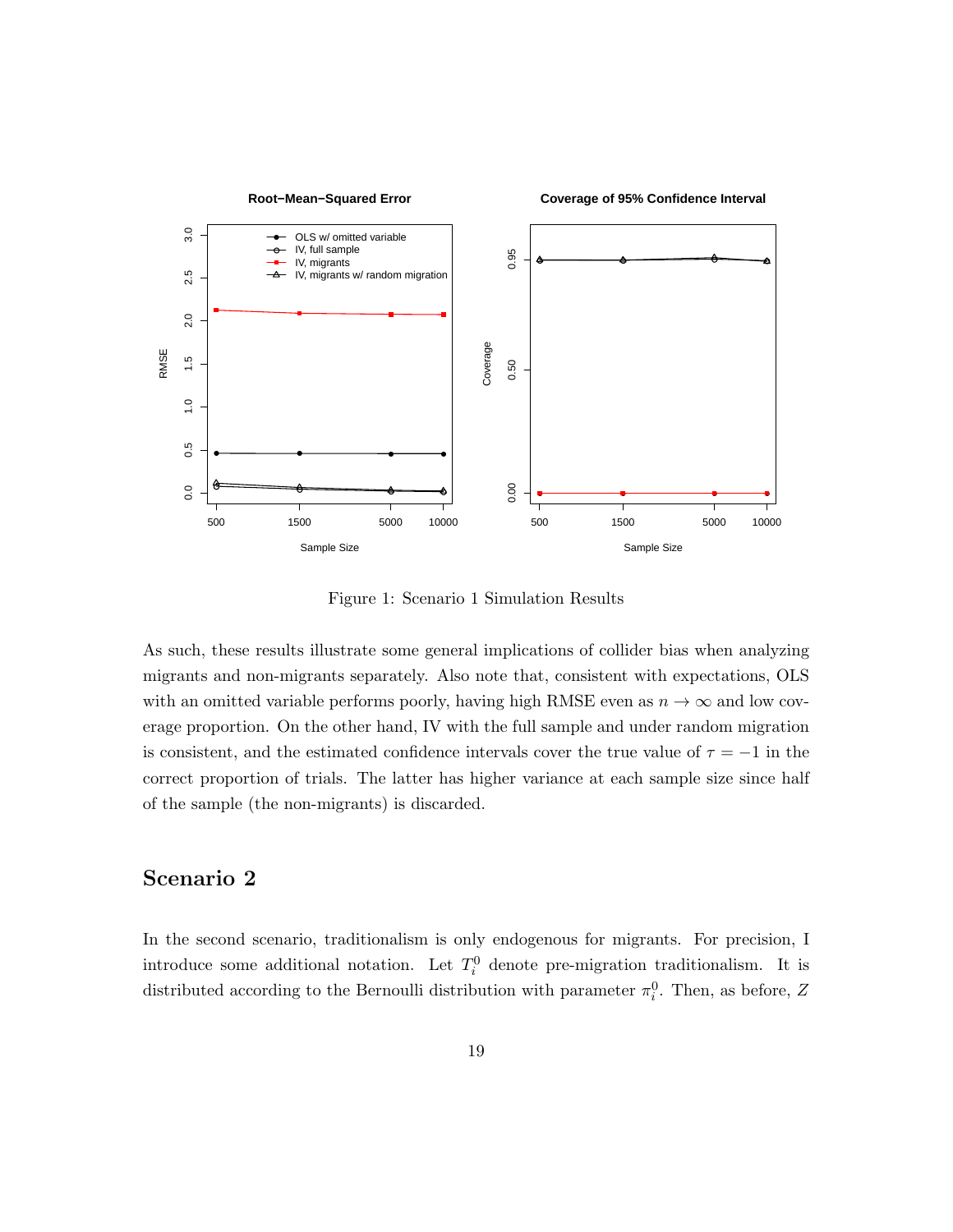is exogenous,

$$
Z \sim \mathcal{N}(0, 1),\tag{9}
$$

and  $\pi_i$  is determined by

$$
\pi_i^0 = \Phi(Z_i). \tag{10}
$$

However, after  $M_i$  is realized, the value of traditionalism observed, denoted  $T_i$ , is affected by  $\epsilon_i$  for migrants only. Specifically,

$$
T_i \sim B(\pi_i),\tag{11}
$$

and

$$
\pi_i = \Phi(Z_i - \epsilon_i),\tag{12}
$$

for all *i* for whom  $M_i = 1$ . However, migrants' pre-migration values  $(T_i^0)$  are observed, and can be used as an instrument for  $T_i$ .

For this scenario, I reestimate all the models but replace Z with  $T_i^0$ . As figure 2 shows, with the exception of the IV regression that (a) uses migrants only when (b) migration is endogenous, the other estimators have lower RMSE relative to scenario 1. This is because the treatment variable is only endogenous for migrants. Indeed, the OLS estimator has slightly better coverage when the sample size is small, which is intuitive since the confidence intervals are larger. However, the problematic IV estimator does not improve; indeed, it has a slightly higher RMSE relative to scenario 1. This is because the instrument is now a mapping from  $Z$  to  $\{0,1\}$ , and not  $Z$  itself.

# Scenario 3

Lastly, I examine the scenario in which  $T$  is only endogenous for migrants, but their premigration values must be estimated using observationally equivalent non-migrants. This is the scenario closest to SISTER. The only observed covariate is  $Z$ , which satisfies the instrumental variables assumptions. As recommended by Polavieja (2015), migrants' pre-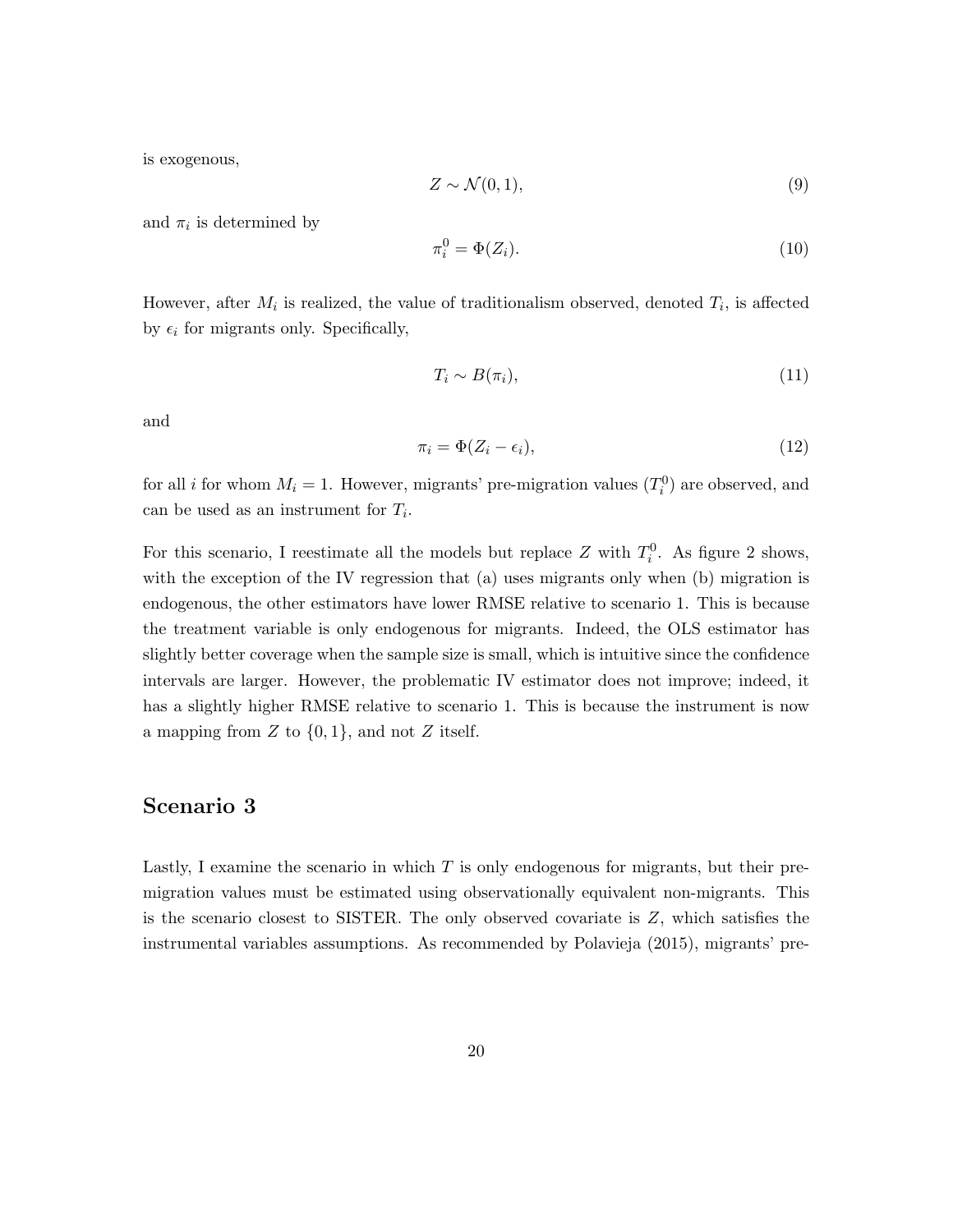

Figure 2: Scenario 2 Simulation Results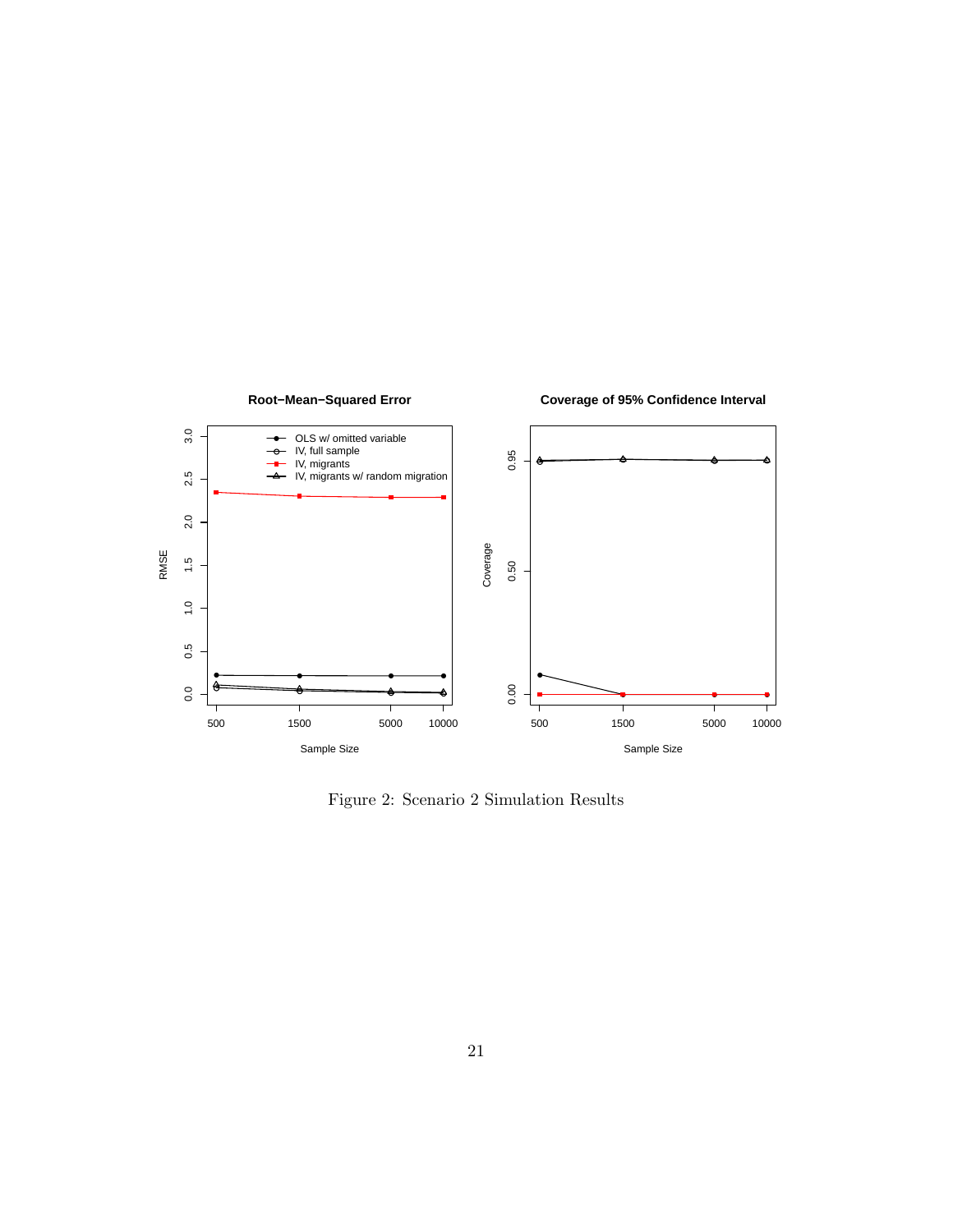

Figure 3: Scenario 3 Simulation Results

migration values are estimated using linear regression, i.e.,

$$
\hat{T}_i^0 = \hat{\gamma} Z_i,\tag{13}
$$

where  $\hat{\gamma}$  is estimated from an linear regression of traditionalism on Z for migrants.

As with Scenarios 1 and 2, I estimate the following four models: a linear regression model, an IV regression with  $\hat{T}_i^0$  as the instrument for the full sample, an IV regresion with  $\hat{T}_i^0$ as the instrument for migrants only when migration is endogenous, and an IV regression with  $\hat{T}_i^0$  as the instrument for migrants when migration is exogenous.

As figure 3 shows, the SISTER estimator does not perform well. It has a slightly better RMSE relative to scenario 2, as the instrument is now a bijective function of  $Z_i$  rather than a mapping to  $\{0, 1\}$ . However, its RMSE is even higher than OLS and its coverage remains poor.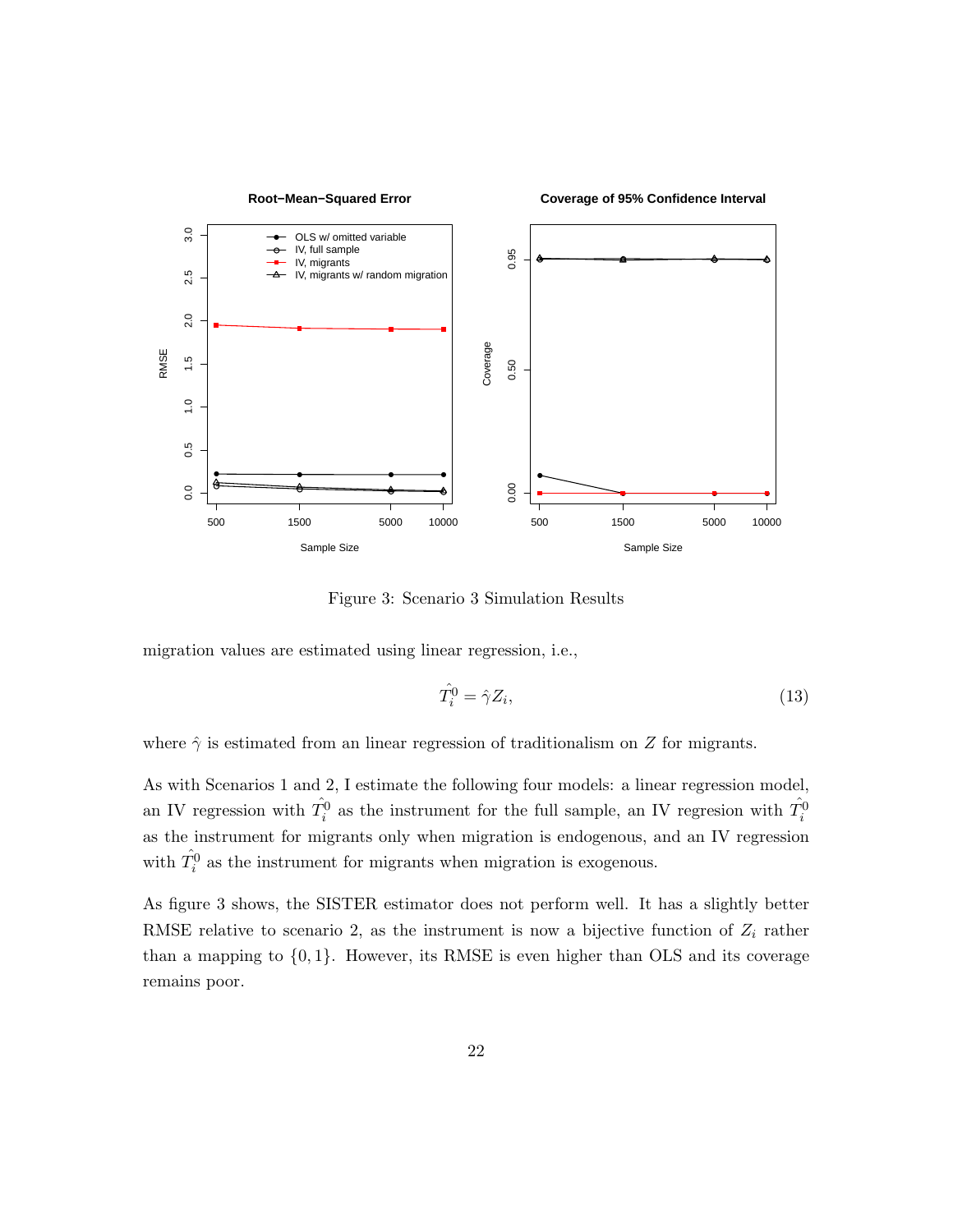#### 7.1 Can selection be diagnosed from low instrument relevance? No.

Polavieja conjectures that selection into migration can be diagnosed by low correlation between the imputed instrument and the endogenous variable (174). The intuition is that, if migrants and non-migrants are sufficiently different, the imputation regressors (estimated from non-migrants) will generate poor predictions for migrants. The problem with this argument, as with SISTER more generally, is that it fails to recognize that the instrument is just a function of the migrants' own covariates. When the imputation regressors are nonzero, the instrument will contain information from migrants.

Figure 4 shows a histogram of 5,000 pairwise correlations between the imputed variable and the endogenous variable for migrants from my simulations. The red dashed line represents the overall correlation between the imputed variable and the endogenous variable from Polavieja's sample (180). It is obvious that the simulation correlations are higher on average despite nonrandom selection into migration.



Figure 4: Histogram of Correlations between Imputed Instrument and Endogenous Variable